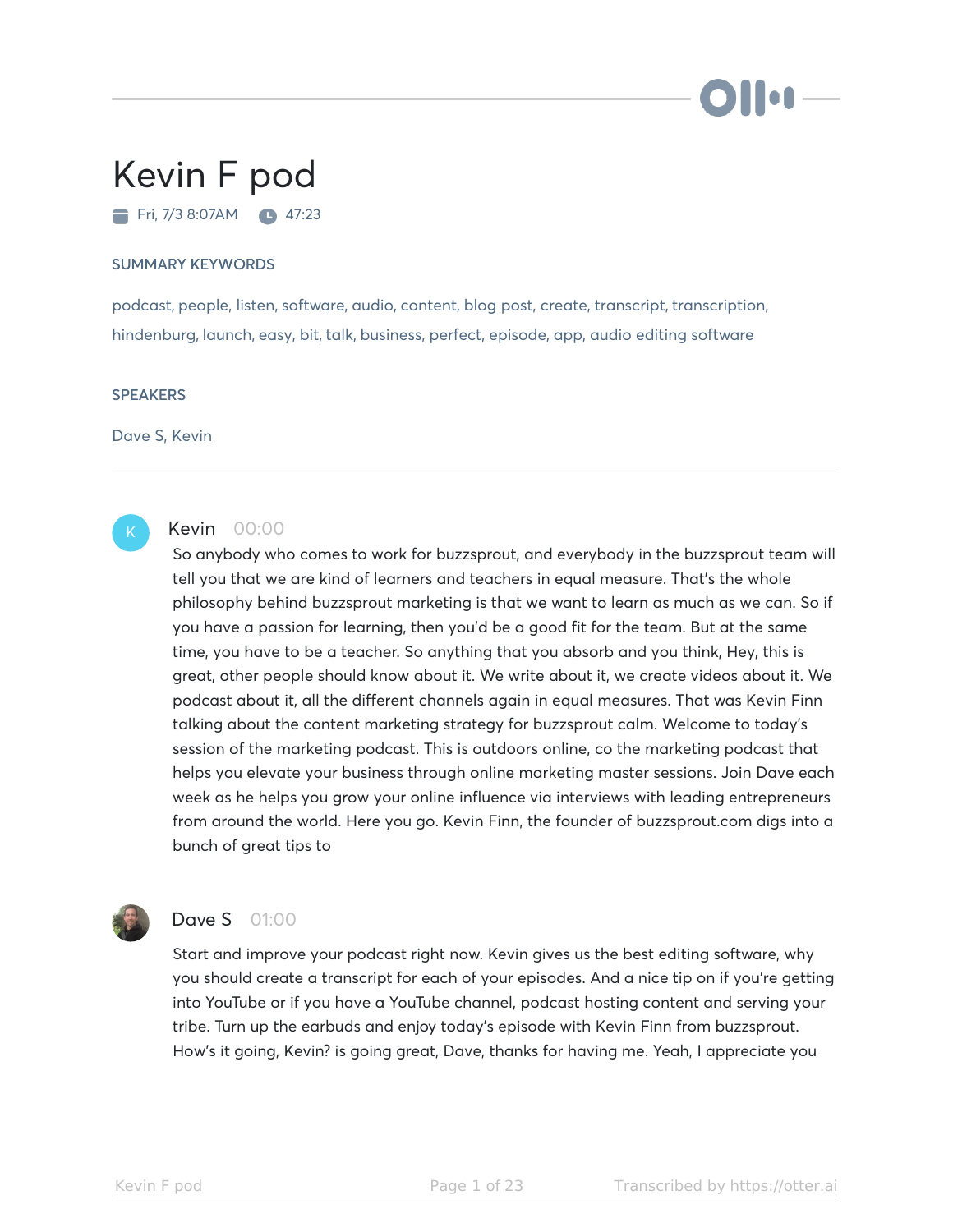coming on here and talk a little bit about what you do. I mean, we're gonna dig into a lot. buzzsprout has been a hot topic for me because it seems like every time I turn the corner, you guys have a new piece of content coming out on podcasting. And, and I want to dig into all that, but maybe we can just first talk about how you first got into online marketing and then how that came to be with buzzsprout.

#### **Kevin** 01:46

Sure, um, where do we start? How far back do we so I've been in the software business, professionally, my entire career. So it's coming straight out of college. I got into the software business started to building web Applications for other businesses, so people would come to us and they would say, Hey, we have this business need. And we need to solve that somehow, with software. And so we'd build web based software and help them with their problems. After doing that for, you know, 1010 years or so, start we had this idea to start building our own products. So the idea of the SaaS business model, the software as a service was started become a thing. We had some ideas for our own products that we could build. And we built one in house at this company that was working for. And this was right before September 11, September 11, happened, the economy took a downturn, and our clients like our professional services, clients, were tightening up on the budgets. And so it was great that we'd built this one little product, but it wasn't enough to sustain the entire company. So we the company started getting a little bit smaller people were getting laid off and so before that happened to me, I decided to make the jump and go over and check out the advertising world. So I moved down to Miami. I'm from Florida. done in Miami joined an advertising agency and did that for a little bit and got some exposure to what the advertising world is like. So I had the opportunity to combine what I knew about software with what was happening in advertising. And then on nights and weekends, I started playing with the idea of building my own software product. Long story short, kept in touch with the guy who I worked for in Jacksonville, he was still running that product that we built when I worked for him in Jacksonville had my own idea for a product. And we decided, after a couple years to team up, put these two products together. So the one was like a website building tool. The product that I was working on was a time tracking time management tool. And we decided to partner up and create a software business that was, you know, selling our own products. And so I moved back from Miami to Jacksonville. And that that's we started a company we called it the mole hill at the time, the idea of you know, there's this thing about don't make a mountain out of a molehill, and so we wanted to do small versions of software for people like productivity software. And so we had those two products and things were going great working out of our home offices and just a two person company did that for a while. And then we had this. It was the content management software, which was the build your own website software. A lot of those customers kept asking us the same question, how do I get audio like I have this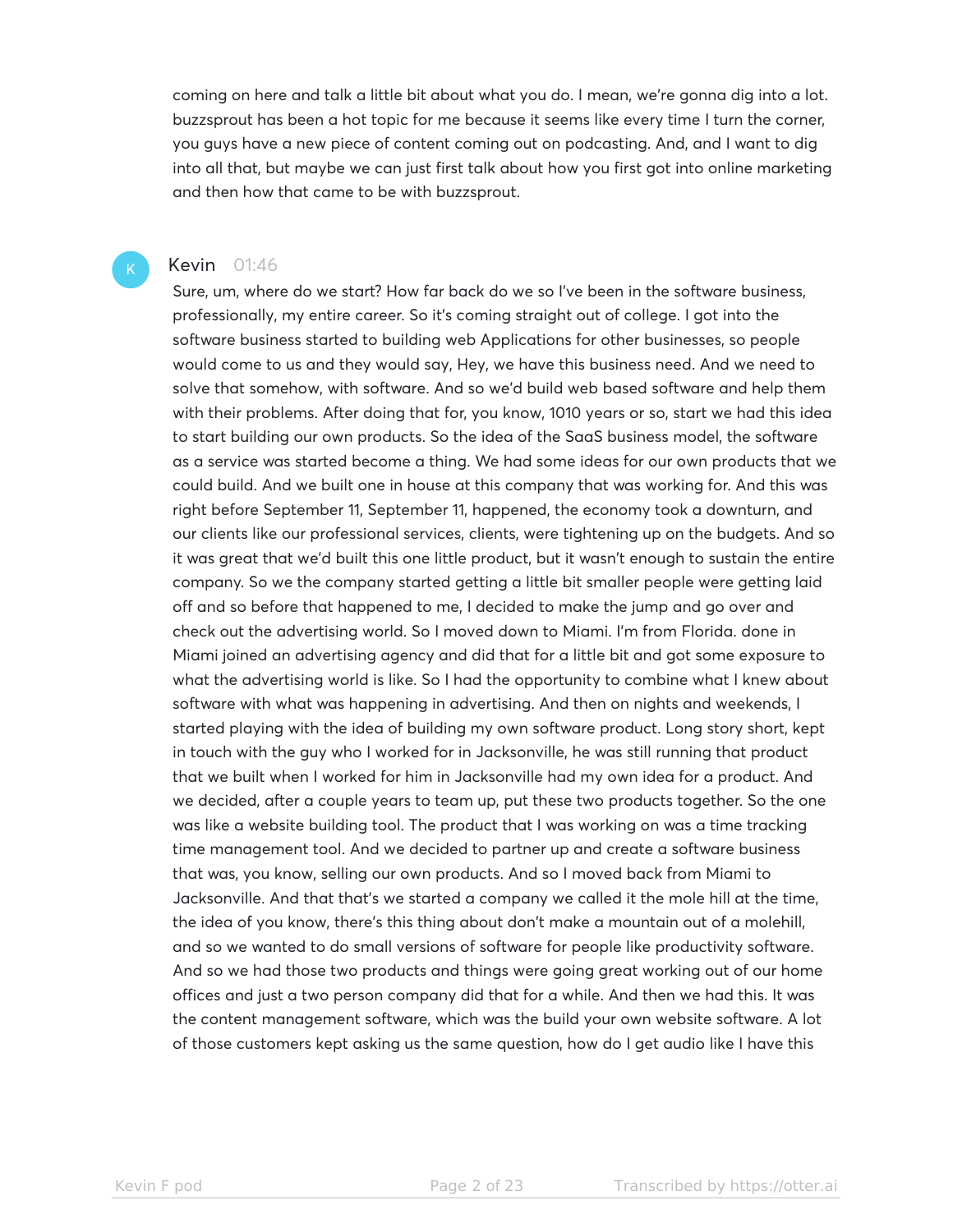audio content, and I want to put it online. So they didn't realize that was called a podcast podcasts were, you know, not super popular. This was back in 2006 2007. We looked at it and we said, Gosh, that is a podcast and what are the options for people to be able to create podcasts right now and there were a couple of options, but they weren't as easy as they needed to be. So we would turn our customers on to these other software products and say, hey, go check out this product or check this one. We wrote white papers and tutorials and everything we could to try to help them use the existing solutions that were out there, and they still struggled with it. And so that pain started becoming Like to. For us, we're like, oh my gosh, somebody needs to do a better job of helping people create podcasts. And that's when we started working on buzzsprout. And then we launched it in 2009. Oh, well, it's been 11 years now, we started off, our focus was really in the nonprofit space because all of our content management customers were nonprofit customers. And they create a ton of audio content. Think of like churches and charities and stuff. They're all the time giving talks, and every Sunday at church is putting out a new message, and they want to get that stuff online. So buzzsprout was a great solution for them. And then as podcasting has slowly but surely become more mainstream, and people are finding uses for it in business and personal hobby, life and everything else, but sprouts just kind of grown like a weed from there.



### **Dave S** 05:41

Wow, that's amazing. Yeah, I didn't realize you guys. You know, I think I started seeing your stuff the last couple years, and that's amazing. Yeah. 2009. So you're right in the middle. I mean, that were kind of fair mentioned Pat Flynn. I mean, I think he started his podcast somewhere between Oh 809. So you're right in the mix, when it was starting to fire up. What did that feel like? In that period around 2009 2010.

#### Kevin 06:03

I mean, we weren't real big into the podcasting community back then. So again, we were serving nonprofits. And we had a great following and a really good customer base, but they were all in the nonprofit space. And so that was kind of the world that we lived in. And we weren't, like, you know, we're not like in the group of the old guard of the podcasting space. So, you know, Pat Flynn jumped right in with the podcasters. And Danny Lou, and Lipson who is a competitor of ours, they were kind of running in that space, and we're running in the nonprofit space kind of side by side. And so it's just been over the past maybe three years, maybe four years, that we've all started intermixing a lot more now have relationships, all those guys and see him and all the conferences because the other side of our business, the non nonprofit side has really taken off. That's, that's cool.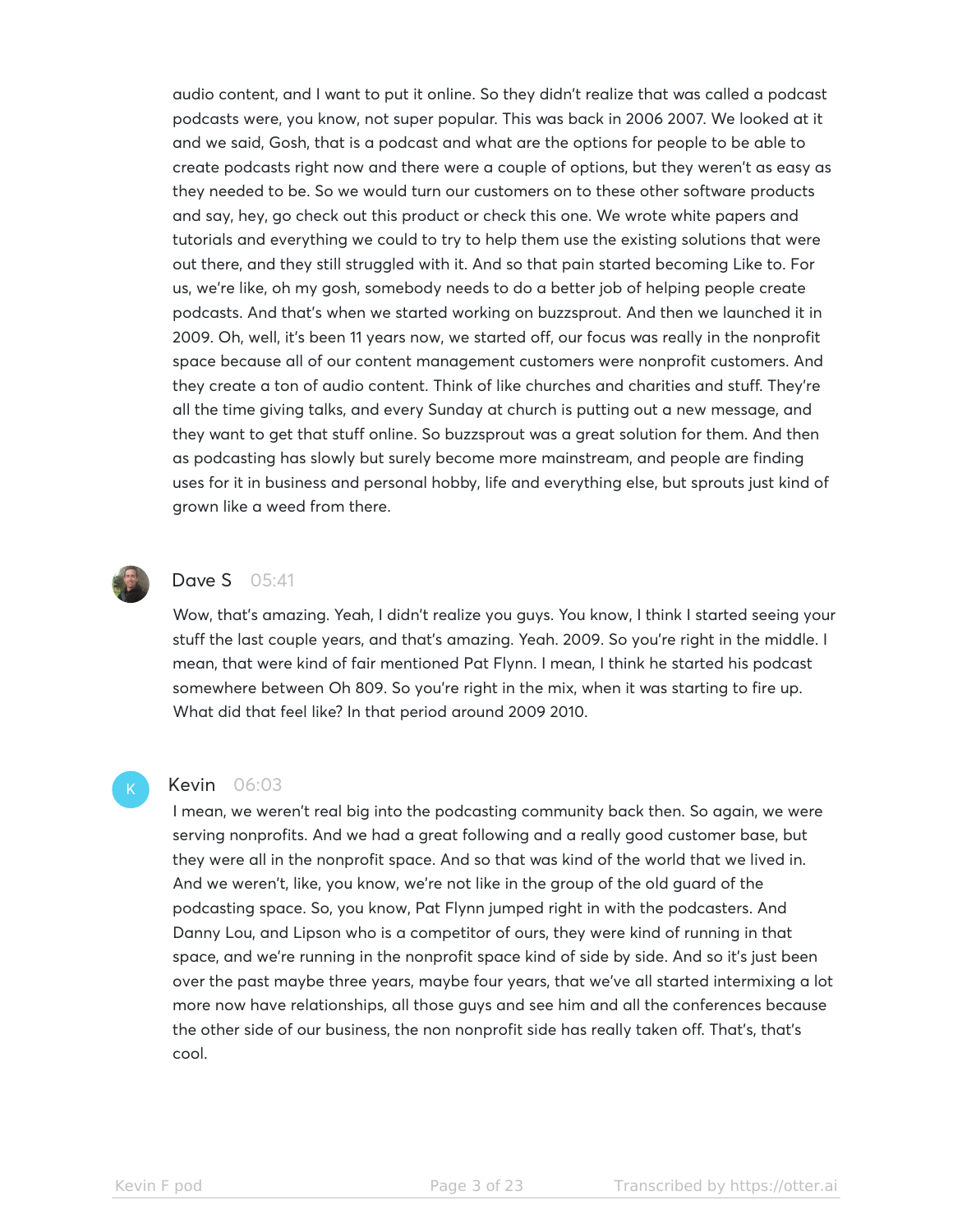

#### Dave S 06:49

So so we've got, you know, a number of people that are listening to this right now and they're basically they're kind of new to podcasting and I'd like to pitch them and let them know Why podcasting is such especially now? You know, we're talking 2009 but now it's 2020. Right? And what what would you tell them? If they were they didn't know much about podcasting, they wanted to build their brand?

#### **Kevin** 07:12

Well, podcasting, I mean, I think it's fantastic. It's it's a really amazing way to have a strong like relational connection with your audience. And the another great way to do that is through either blogging or you. So those three things are super strong ways to connect relationally with people who share similar interest, the benefit of podcasting is that you know, like compared to video, it's much easier the barrier of entry is much lower for podcasting. That is video and everyone loves video. It's very, it's like an attractive medium, especially when it's done really well. But it can be expensive and it can be difficult. If you make like make I'm just dealing with this morning, yes, long video yesterday, and the video has got this tiny little it's a 20 minute video that we're putting on YouTube just got this tiny little



# Dave S 08:02

error. Is that the is that the video of the Hindenburg? Yes, I was just I didn't even watch it yet. But again, I'll just just to reiterate, I mean, you guys are doing a good job because I saw that and right away, I was like, Okay, I need to check that out for my listeners, right. So yeah,

#### Kevin 08:18

yeah. So here's the example Hindenburg is this amazing software editing. It's an audio editing tool. They call it a doll like digital audio workflow or something like that a workstation. Anyway, it's it's great software. We love it, we use it and we have a good relationship with the team. But we created this 20 minute video that we're putting on YouTube, because the number one way that we market buzzsprout is through education. So we try to educate as much as we can. And so when we find something that we love, we want to share that with anybody who's interested. And so we create this 20 minute video. It's been a two week project. We're working hard on it, we put it out. And the guy from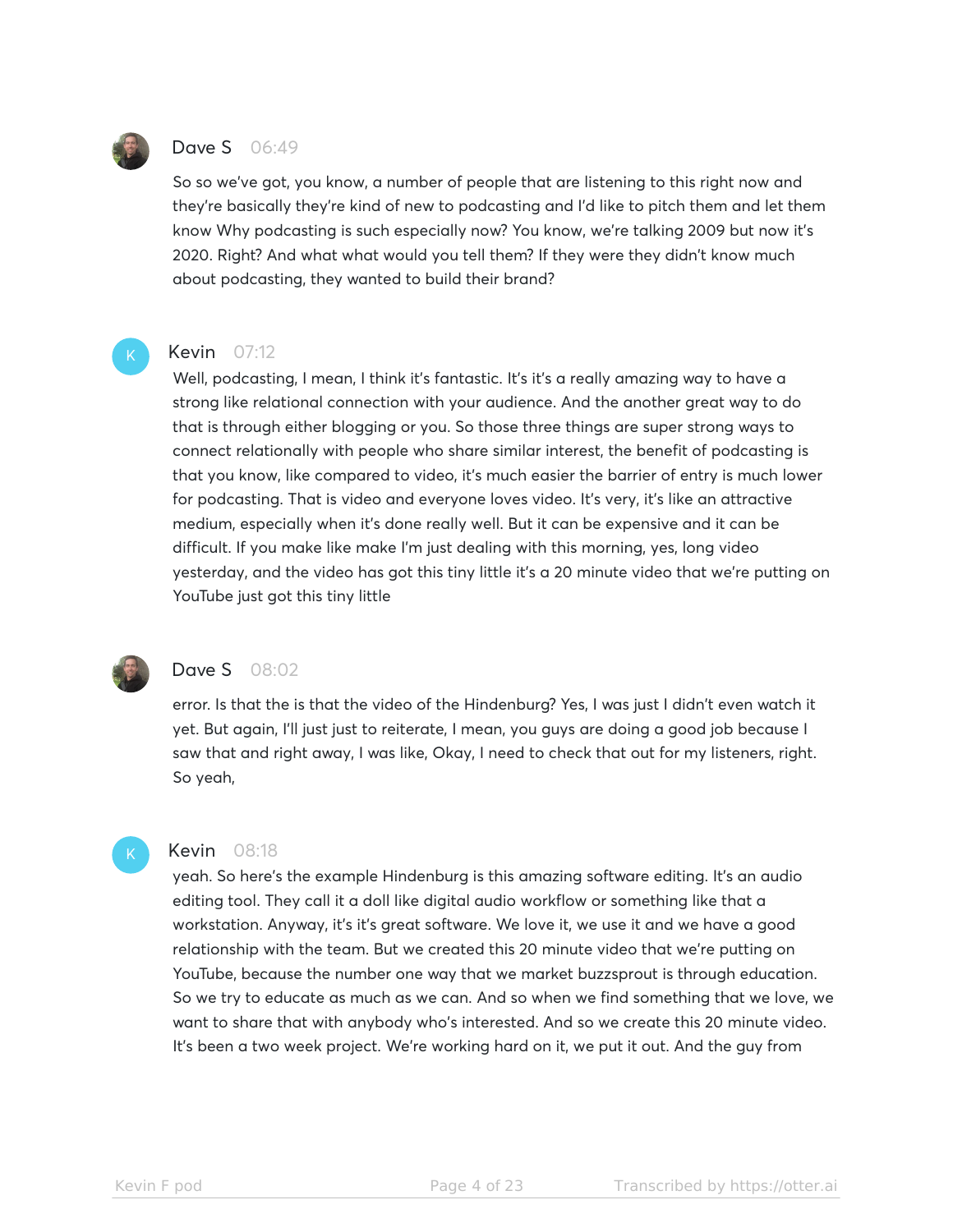Hindenburg emailed me this morning and says actually, at the very end of your video, you say when you export your audio, you should export it at that Debate Team loves you. And this is technical, but negative 18 lufs. If it's mono, and he's like, you don't actually have to do that in Hindenburg, we make the correction for them. So if they just choose 16, lufs and mono, we'll make the correction. And so now we have this 20 minute video and how do I fix that on YouTube? I can't I like have to delete the video. A whole new posting. And so video is tough. You invest time into it. Like if that happened in the podcasting world, I could log into buzzsprout and click Replace audio, I can upload the audio. Oh, it's changed no big deal. Back to work, but video is difficult and and cameras and it's lighting and getting good audio and making sure your audio and video are synched and it's it's just it's it's a great medium, but it's so difficult compared to podcasting. Yeah, and then I mentioned blogging earlier. And I think if you're going to do podcasting, you should always do blogging and podcasting hand in hand. I think they go hand in hand. So every time you do a podcast episode, you should create a blog post about exactly what you're talking about in bed. You player and put all your show notes and descriptions. And if you do transcriptions for your podcast, put all of that in your blog post, because that'll really help people find your podcasts. So the number one people, the number one way that people stumble upon podcasts is through Google searches. So they're searching content, they find something they usually consuming the written form of it first or some other form, and then they'll listen to some of that podcast. And if they like it, they'll subscribe. Now, it's not the number one way people find podcasts number one way is just word of mouth. So if somebody tells me caston, I check it out. And it's great. So user recommendations is number one, but number two is they stumble upon it. And the number one way that they're gonna stumble upon your podcast is with good SEO practices. So that's nice, a lot.



# Dave S 10:45

Cool. No, I'm glad you dug into that. I wanted to touch on the website and maybe you can just start just talking about that. You know, when you talk about, you know, somebody with a new podcast, and they're looking to get this thing out there. What, what do they need to know about a website? What should it look like? Where do they go? And then talk about that. Also with the blogging. How does that fit in? How bit? You know, are we talking about 300? words? Are we talking about 1000 words?

#### **Kevin** 11:09

Well, it could be either. Let's start at start just with the basic website questions. So if you're just looking at starting a podcast, there, you can start. But with just the podcast side, especially if you use a service like buzzsprout, or the majority of our competitors will all give you a podcast website when you sign up for your hosting account. So if you went to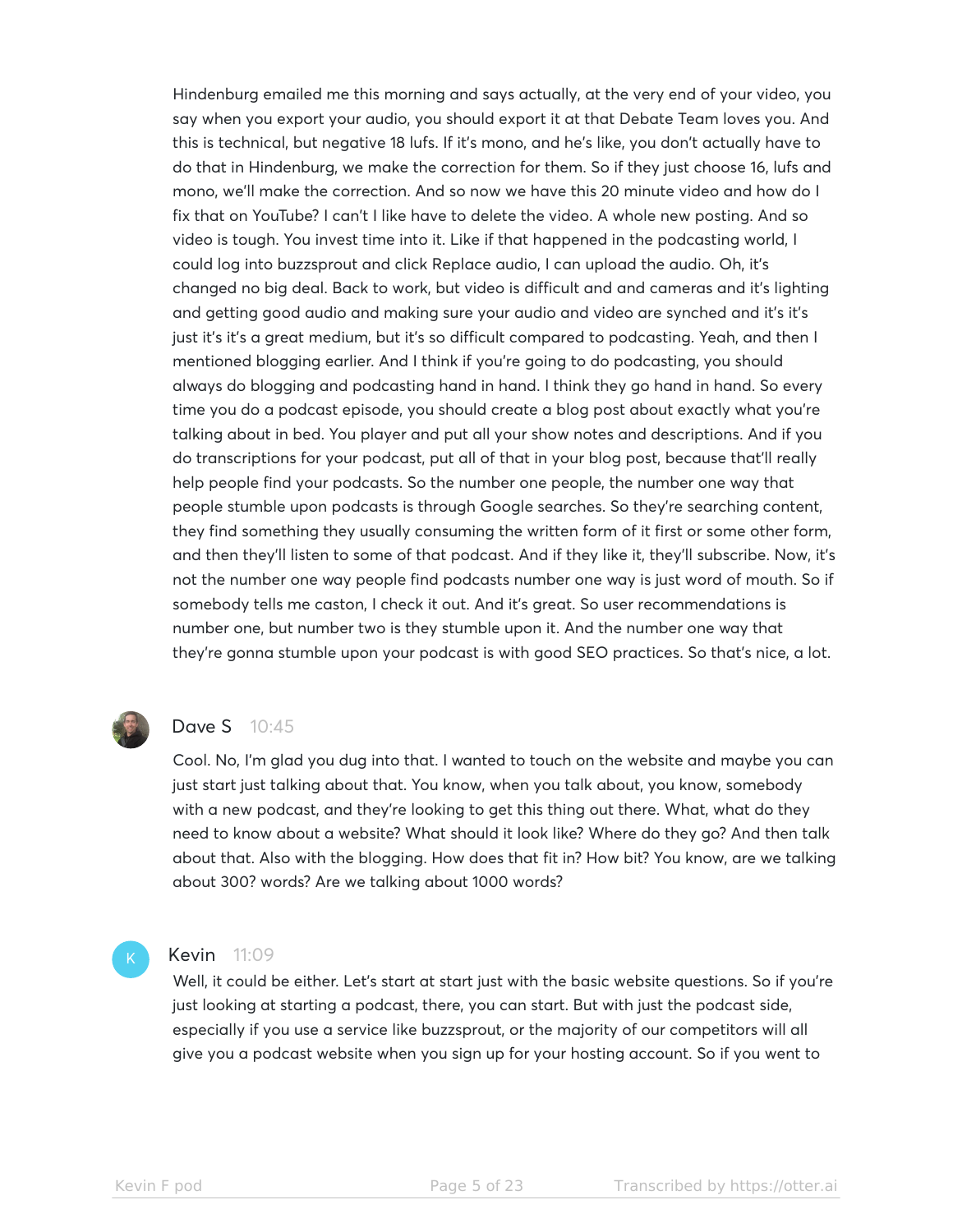bestbuy.com signed up, you're going to get a place to store your audio, but you're also going to get a couple of webpages that display your audio. So you'll upload you know, like a podcast artwork, and you'll get a little web page, you'll have your artwork and we'll have the name of your show and your show description. And then all of your episodes will be listed below that somebody could click on the title of a show. It goes to the next page that gives you the show notes for that episode and the player and they can listen to it with all the subscribe buttons so that they can subscribe and the player of their choice. So That's a great way to start. If you're, if you're thinking about experimenting with podcasting, don't, you don't have to go spend a bunch of money and a bunch of times setting up a whole website, you can just put out a podcast trailer and a couple of episodes, see how it goes. Step into it. And if you enjoy it, then we can go further. And the next step, the first next step would certainly be to create your own website on your own domain, and creating blog posts for every individual episode, because that's really when your show is going to start to get some traction and really grow. Yeah,



# **Dave S** 12:30

yep. Okay, so so basically start out easy, and you guys take care of that. And then, and then maybe take the next step. So say they're going for a while maybe they're in it, you know, 50 episodes or in a year and they're feeling good about it, and they want to take it to the next level. Then for a website, what do they need to be thinking about? And you mentioned the blogging do they need to write out a nice decent blog post along with show notes or show notes sufficient?



#### Kevin 12:56

I like doing a separate blog post. Again, there's no right answer. It's kind of what works for you. And so you can feel, kind of experiment with both and figure out how much you enjoy both. If you enjoy the writing side and write a lot, I mean, it's gonna help but if you don't enjoy the writing side, then then you don't necessarily have to do that either. You can find other ways to market your podcast and we can talk about some of those other ways.



#### Dave S 13:21

As for



#### Kevin 13:22

a website solution, what do I recommend? I mean, I would probably go with if I were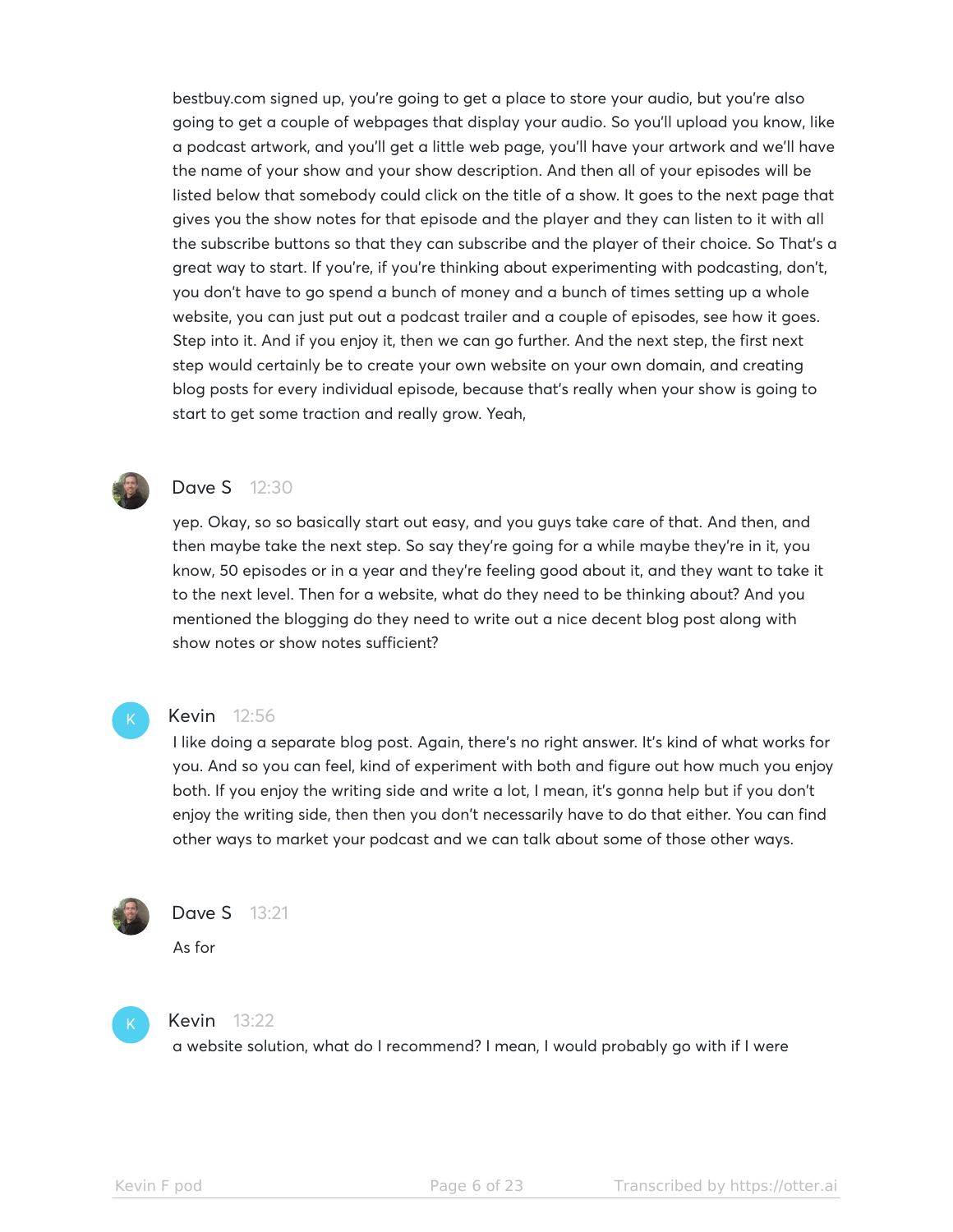moving on from like the site that comes with your podcast hosting account. The next step I'd probably WordPress site, you can use there's lots of good options. I mean, there's space, there's Wix, there's WordPress calm, I like wordpress.org. So like to set up a wordpress.org site, what you would do is you'd go find a host that does WordPress hosting. So like dreamhost is a good one. Bluehost is a good one. They're really inexpensive. They're like less than \$100 a year for WordPress hosting. You can choose one of the stock themes or you can buy a premium theme. Again stuff is not super expensive. It's it's something that you could probably figure out a weekend, you could sit down on a weekend and go to Bluehost and create an account and pay their small fee, find a theme. And just start, you know, writing out what your website is about. So, capture all your main stuff on your homepage, create an about page, create a contact page, and then set up a blog, write first blog post, embed your first podcast episode, and then you're up and running. And you can build from there. So in that first weekend, while you're setting this up, you don't feel like you have to build the world's greatest website, you're starting somewhere and you're gonna build upon it as your podcast and influence grows. And as your needs change. And as you hear back from your audience that people are listening, what do they want to see? What do they want to know about? You can always add on to it. And so a lot of people get stuck in this place of everything has to be perfect before I launch. And it's really like it's the enemy.



#### Dave S 14:52

Yeah, yeah, it may it makes it freezes you a little bit. You kind of almost don't want to move forward.

#### Kevin 14:58

Right? Right. You know, the opposite doing the opposite of that, like launching the guy who runs podcast, his name is Chris krumitz. us, I would say his last name wrong. I think that's how we pronounce it. He just wrote a book, if you can get on Amazon, it's called launch ugly or start ugly or something like that. I can give you the link and you can link to it. But that whole book just talks about that idea of nothing has to be perfect before you launch and your audience can it will appreciate that because it'll, they'll connect with that, right that this guy's not perfect. He's not 100% polished, but he's bringing some values, putting stuff out there, he or she, and you'll start to build this loyal following of people who were with you from the very beginning. Like I remember when I'd had nothing on I remember when your podcast didn't sound that great. Now, it sounds amazing. I remember when you didn't have like, none of the guests on your show. I knew who any of them were and now you're landing like these big, big name people. This is fantastic for people to be able to join you on that journey. They become very loyal. They become your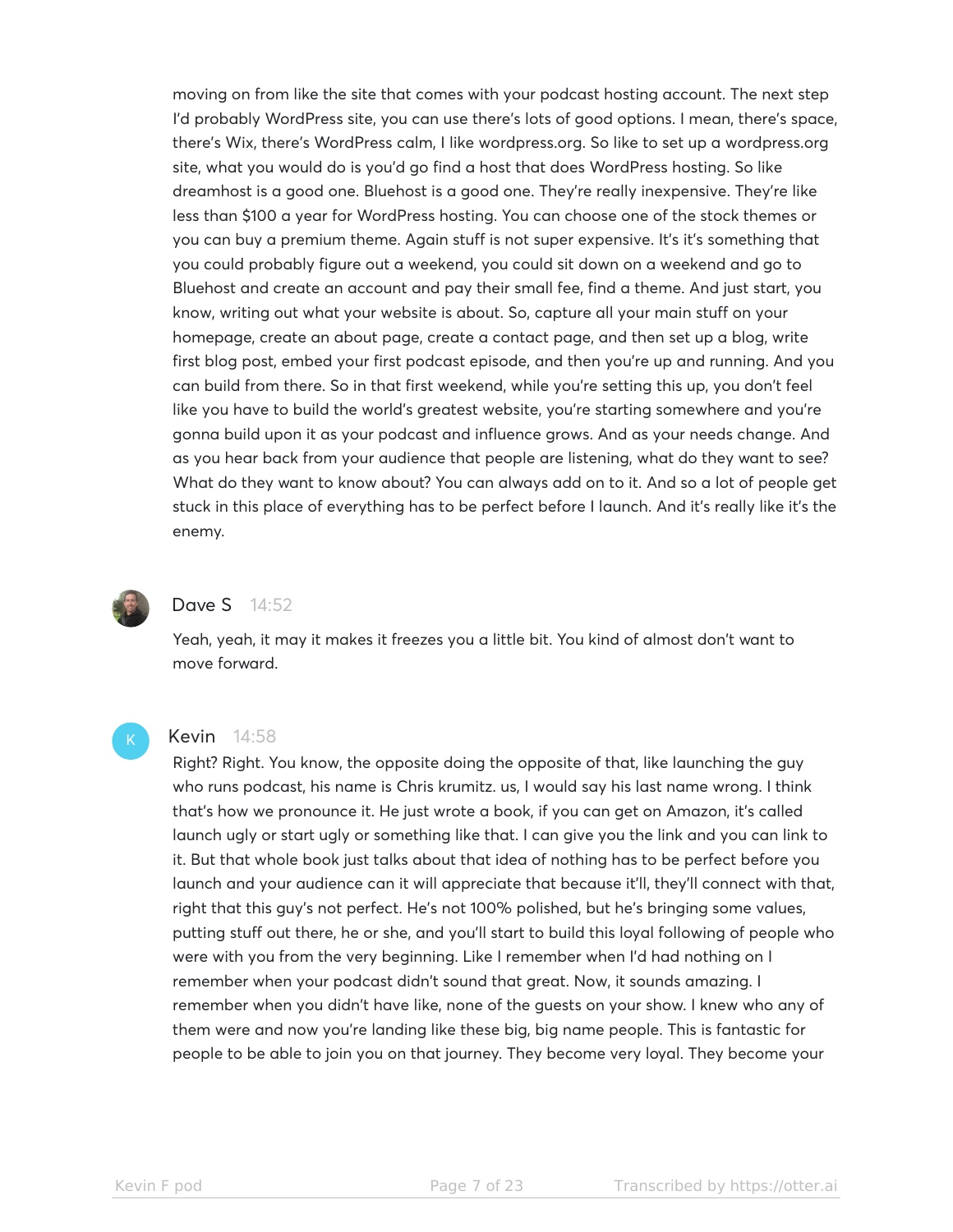advocates. They're the ones that are out there telling other people listen to your show and So there's a lot of benefits of starting, you know, starting ugly.



### Dave S 16:04

Yep, for sure. And you mentioned along there about transcripts and trailers and things like that. Can you talk about? I've dug into a little bit on transcribing? Is that something? What are the benefits for SEO? And then how do you do that? what's the what's the recommended path there?



# Kevin 16:21

Sure. There's, there's two huge benefits of transcriptions. One is for anybody with hearing impairment, or any sort of accessibility issues like it covers. It offers a great solution for somebody who can't necessarily consume a podcast the way that a hearing enable person can do that, right. So you have all this amazing content, but if somebody has a disability, and they can't just pop on headphones and listen to it, that contents are accessible to them. And so a transcription is a great way it's like the way to go ahead and make your content accessible to people who have a hearing impairment. And so I like it from that perspective, whether you get to SEO by or not, I feel like it's the right thing to do. But there is this additional benefit of search engine optimization. So you have, every week, you're going to create content that's, you know, half hour, 45 minutes an hour worth of amazing content that people are searching for, and people are interested in. But right now, the search engines don't do a great job of indexing audio content. So Google is moving more into that Apple is moving more into it. But right now, they're not doing a great job of it. And so if, let's say you have a fishing podcast, but somewhere in that fishing podcast, you start talking about a Ford F 150, the truck that you use to pull your boat, right. Well, somebody could be searching for looking for what's the best Ford truck to pull my boat or something like that. Well, you talk about that in your fishing podcasts. They might happen to be interested in fishing as well. But they're searching for four trucks to pull my boat right now. If you have a transcript, Google will pick up on that content. link them to your blog posts where your transcript is and your your podcast episode is and they might listen to your podcast. And they realized hey, I'm also into fishing, and he's about a great truck to pull my boat. And this is perfect. I'm going to subscribe and you just picked up a listener for somebody who is searching for a Ford F 150. Not for somebody who's looking for a fishing podcast. And so there's this amazing stuff that can happen if we make our content accessible to the search engines. And a great way to do that is by providing a transcript.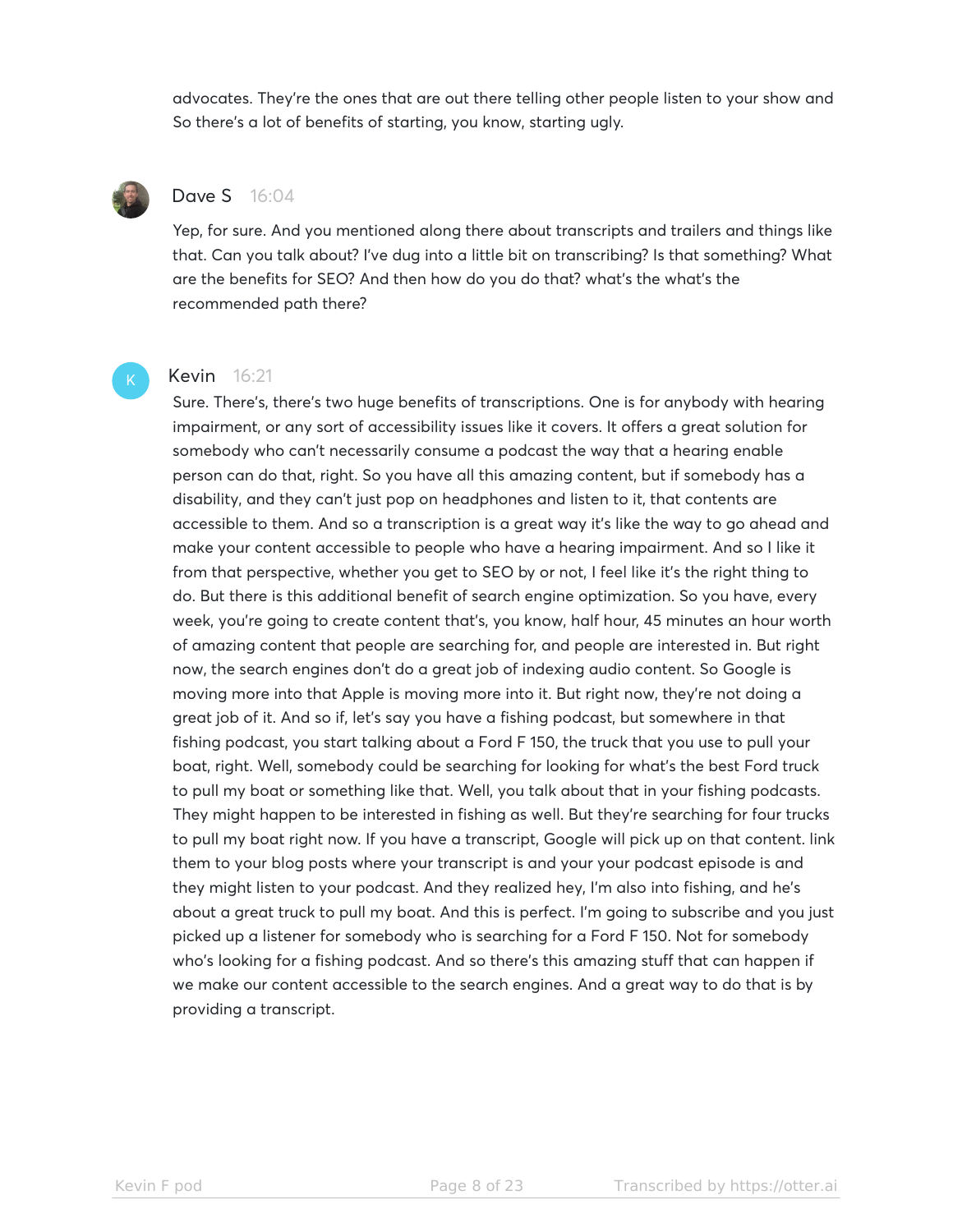

#### **Dave S** 18:20

That's sweet. Yeah, Kevin, you're reading my mind, man. I actually have a Ford F 150. I pull by. It's pretty awesome. So So yeah, so the transcription. So I've done a little bit of it. And I mean, I know you can. I mean, there's software you can pay people to do it. There's all sorts of things that the struggle is you know, you get this transcripts on some of these things, that it's just a bunch and you got to go through and spend another hour editing and things like that. What do you recommend to make it easy for somebody just to get that transcript? Is there a cost efficient way and easy way to get a solid transcript?

#### Kevin 18:51

Yeah, we're recommending we have transcription services built into buzzsprout right now and we're actually changing it because there's a new company called otter. It's Let me check The URL, I think it's otter, Ott er.ai. Okay. That's the service that we're recommending right now. Because they do. So there's machine transcription. And there's human transcription. And machine transcription is less accurate, but it's very inexpensive human traction, a little bit more expensive, but much more accurate. And so we've been looking, we are always scouring for the best solutions out there. And Otto right now is doing machine transcription that's really accurate. And they have a very generous free plan. So they'll give you I think, 10 hours a month, 600 minutes for free. So you can upload your audio file, they'll do machine transcription, and then they give you a really nice editor to help improve it. And we found that authors transcription is actually quite good. And so there's not a ton of editing that's required afterward. And so most podcasters are doing less than 10 hours a month worth of content. So you can use auto for complete, you know, for free. They'll give you a couple of different ways to export it. You can just copy and paste into your WordPress site. Or you can even copy and paste it into buzzsprout. That's a feature that's coming in the next week or two. Or you can download a text file and you can upload that to your host.



#### Dave S 20:10

That's awesome. I wonder if that would be good. I definitely have a lot of some YouTubers here, you know, that are listening for them. They could probably do this similar sort of thing, get the audio put into a blog post for their YouTube, would that be something you think you hear much about?



#### Kevin 20:24

Yeah, absolutely. And otter will also give you a caption file that you can then upload to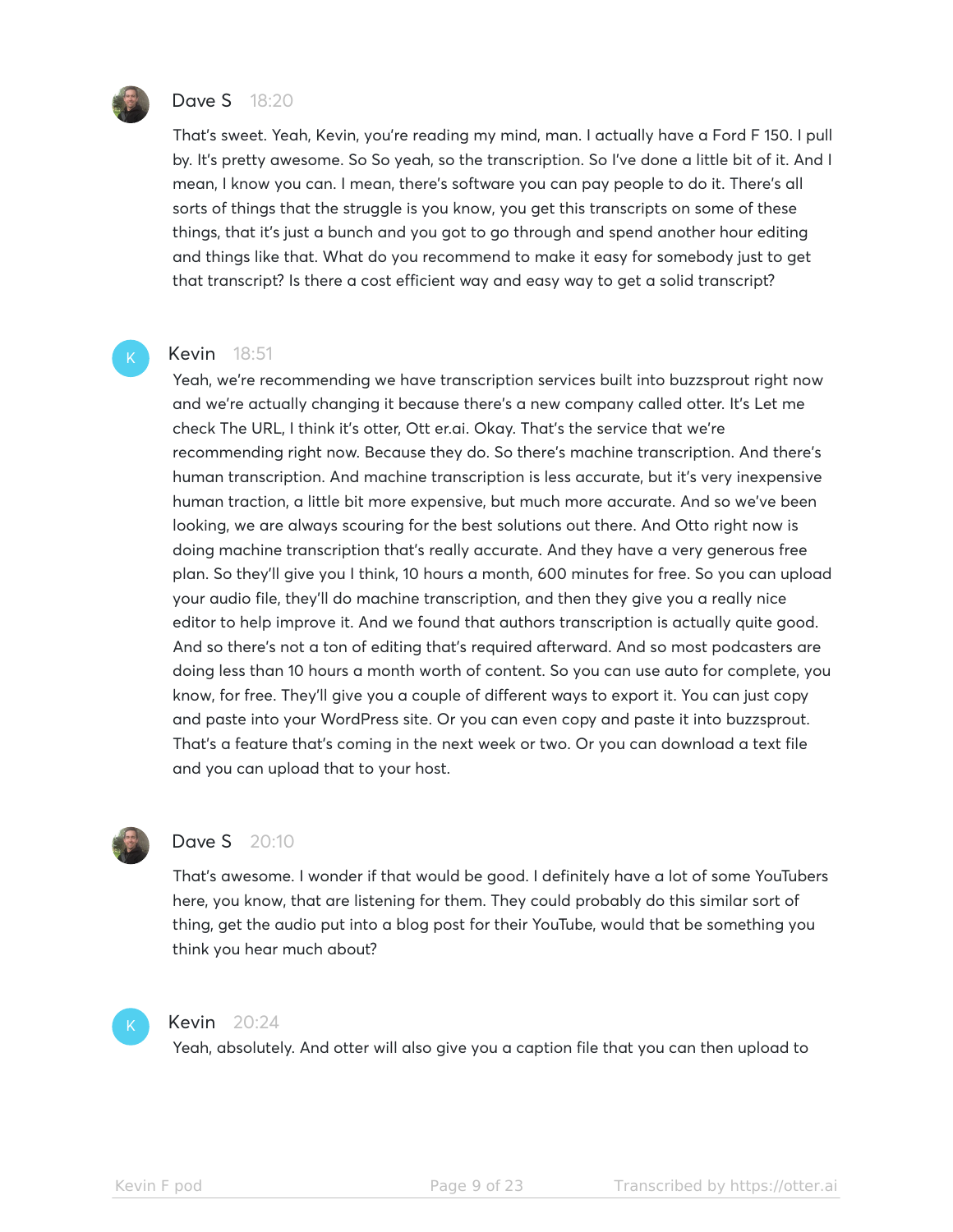YouTube. So YouTube has a couple different ways to do captions for your videos. They can like do auto captions, which is one level of captioning. And again, since it's like machine transcription, it's not going to be perfect. But if you upload your own caption file to YouTube, then it has a different level of priority or importance. And so it actually gives you a little bump in the YouTube algorithm. They've loved videos where some of the author video has taken the time to go ahead and upload a perfect caption file. So if you go ahead and use otter, make your captions appropriately, then export that caption file and attach it to your video on YouTube, you'll get a bump in the algorithm. So your video oh did more.



# Dave S 21:08

That's a killer. That's a killer tip. And I know, yeah, just thinking about I've got a Tim, you know, who has, he's a casting instructor. And I see a lot of his videos just on Instagram or YouTube a lot of times, you know, you can't listen to them. So you just kind of watch them, but it would be cool to have the captions and all that.



#### Kevin 21:24

Yeah. And that's not something that we even talked about the idea that oftentimes were, you know, sitting in the doctor's office or something like that. And we're just scrolling on our phone and we come across, what is it like a podcast site that we want to hear, but it's not an appropriate place to listen to, and I don't have my head. And so I just want to read now and being able to read a transcript might be the difference between somebody subscribing or not subscribing. You know, if they're in a place where they can't listen to it. Exactly.



#### **Dave S** 21:47

Exactly. Cool. And you also mentioned the trailer. We've talked a little bit about this before, but can you talk about a trailer? What do you recommend for a trailer we talk in like a full processed video sort of thing or what's the best thing for For your podcast,



#### Kevin 22:01

for a podcast trailer, no, it doesn't have to be much at all. So the, the number one reason that I'd recommend somebody do a trailer is it helps you get listed in the directories before you're ready to launch your show. And so that's can be anywhere from, as you know, short as 30 seconds up to three or four minutes typically is where trailers land. And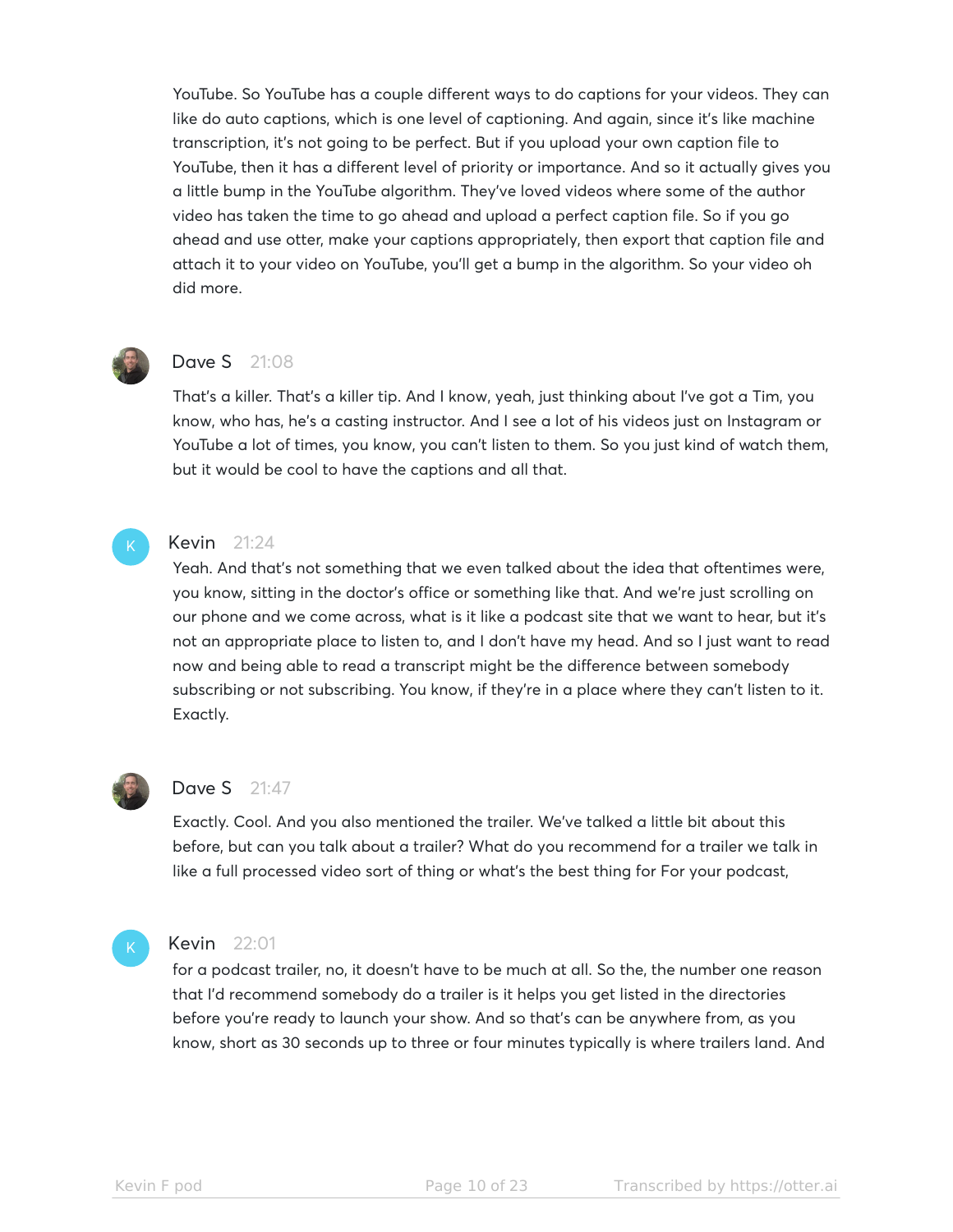you're just talking at a very high level about what your show is going to be about. Okay? And so you're kind of teasing some content. Again, the better job that you do of selling your podcast the better right like why would it the best we can but it doesn't have to be perfect. Again, if our goal is to just get listed in the directories before we're ready to launch our show. Then it doesn't have to be this amazing, you know, perfectly edited and you did you know, you recorded it 25 times to get it perfect. No, record a couple times, get something decent, go ahead and stick it out there as a trailer and then that's going to allow you to get listed in Apple podcasts and Spotify. You can submit to Pandora, you can submit to iheart, you can submit to all digital ahead of time, some of these services like Apple will take a couple days. Apple's Like, right now they're averaging about five business days to approve a podcast, but sometimes it can take up to two weeks. Yeah. And so let me go ahead and get your listing out there. So that when you get your shows ready, and you're actually ready to launch, you're already listed. And that gives you the benefit of saying, hey, you can check out my podcast on this date. Find us on Apple podcasts, find this and Spotify and you're already there. You don't then have to wait for you know you have a launch date set and you're not sure if you're gonna get approved in time or not. A trailer allows you to get approved ahead of time so as soon as you're ready to shoot first episode or first couple episodes, that can happen pretty quickly.



### **Dave S** 23:35

That's perfect. Yeah, Dave Jackson was on I'll put a link in the show notes to his episode we we dug into a bunch of stuff and that was part of it talking about Yeah, that's one of the number one mistakes they see people come in the day before they're like are at a Brady loss, my podcast and they're not they're not expecting that. Right. So okay, and I wanted to touch back on Hindenburg just for a little bit in the videos and that kind of goes along with Do the next thing I'm gonna dig into on the content marketing. But now Hindenburg, can you talk about how that is different from just say, a GarageBand? editing?

#### Kevin 24:09

Sure, there are a couple solutions that are there great, especially when you're starting off, there's Audacity. And there's GarageBand. Those are the two audio editing software's that we recommend for people are getting started because they're both free. And they're both pretty easy to use. So it's nice that those options exist. audacity is available on PC and Mac and GarageBand is Mac only. So depending on your platform, you might have two choices, or you might just have one, but they're both great. They do very similar things. They allow you to record audio into your computer, and then edit that audio. So if you want to, you know, cut out a second, or like, you know, I struggle with saying a lot like no,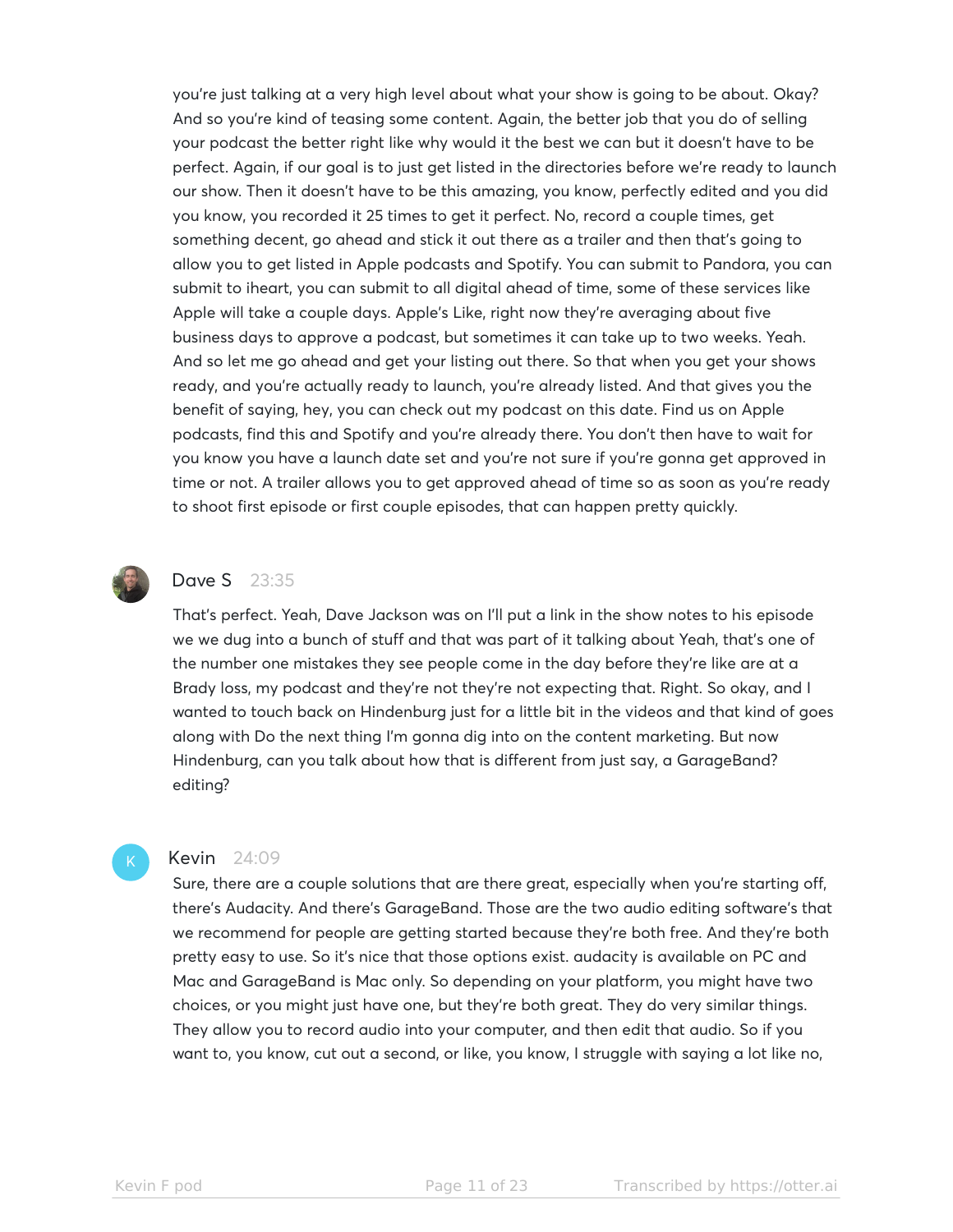that's no big deal. You can cut those out if you want depending on how much you want to polish your audio. And either one of those software solutions are great to be able to do some basic stuff like that. Now once you start getting into a habit and You're like, Oh, I really do like podcasting. And I'm going to do this quite often, then you might want to find tools that make that workflow a little bit faster, and a little bit more enjoyable. And that's when you want to start looking at more professional audio editing software solutions, and there's a lot of them. One that we really like and recommend a lot is Hindenburg. Because it's, it's, again, it's super simple. So there's not a steep learning curve from going on these free solutions to a paid premium editor. It's it's still very easy to use. But there are a lot of professional, you know, features in it that make editing just quicker, more enjoyable. So if you have an intro and an outro, you can drop that into what they have like little favorites panel in Hindenburg or a clipboard. And you can drop all these little audio bits that you use from time to time and you can drag them into any project. It makes crossfades super fast and easy. It has a publishing workflow where you can just you can put in your podcast host information and so when you're done, you don't have to save it and export it and then log into the site and upload it you just hit Publish from With an Hindenburg and it automatically pushes it to your podcast host. So there's wonderful little features like that. Hindenburg has something that's pretty unique to that software itself. It's called like a voice profile. So I don't know if you've ever experienced this, but every now and then we come down with a cold or flu and our voice sounds, right? Well, you can create a voice profile for yourself when you're feeling healthy and great. And then if you have to record an episode, where you're a little under the weather and your voice sounds a little different, you can just apply your voice profile and it will change your voice back to the way it sounded before you got congested, or nice. Yeah, and so there's amazing fun little stuff like that. Now, is any of that stuff necessary? when you're starting out? Should I buy, you know, \$300 audio editing software? Probably not. But again, if you get a year into it, and you're like, this is something that's really working for me or my business, or I'm just enjoying it. I'm having fun. I want to invest a little bit more. That's a great place to invest. Yeah,



# Dave S 26:53

yeah. Now those as is a that's killer, man. This is, and I think about that, too. Yeah. As I've gotten into it now. I mean, I started back in 20. 17 and, you know, start out with the basics like you're saying and eventually I got a, you know, picked up a road caster pro and you know, zoom h6 I mean, you got there's a ton of tools out there that that can make the production easier and better. And I it sounds like I mean, you've mentioned a couple I mean, just the otter, you know that a bunch of awesome tools. Now, when you I want to touch on that again with the content, Martin, because this goes back to the website and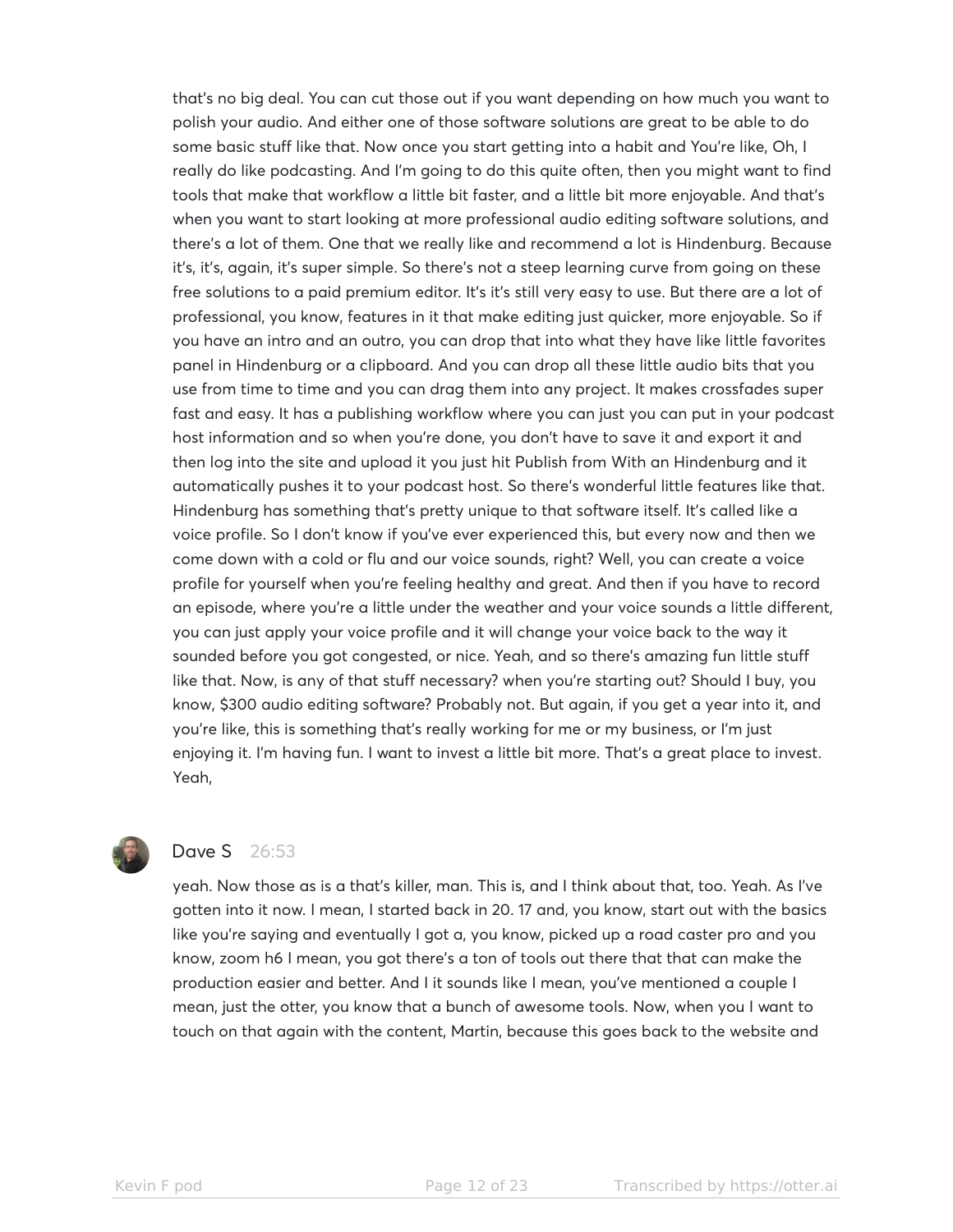getting your name out there. If you have a business, you guys seem to be doing a pretty awesome job. I mean, can you talk about what your strategy is with the content marketing?

#### Kevin 27:32

Sure. Our I mean, our strategy is very simple, and it's just educate it's as we gain weight. So anybody comes to work for buzzsprout. And everybody in the buzzsprout team will tell you that we are kind of learners and teachers in equal measure. That's the whole philosophy behind buzzsprout marketing is that we want to learn as much as we can. So if you have a passion for learning, then you'd be a good fit for the team. But at the same time, you have to be a teacher. So anything that you absorb and you think Hey, this is great. Other people should know about it, we write about it, we create videos about it, we podcast about it, all the different channels, again, in equal measures. Every time we do a piece of content, we try to write a blog post about it, we try to do a video about and we try to do a podcast about it, push it out to all those different channels. And so basically, however anybody wants to consume that content, we try to make it available for them. And that has been, it's not really secret sauce, but it's kind of is because a lot of people don't do that a lot of people will write a really great blog post about something. And they just put out the blog post. Well, there's so many people out there who are, you know, they want to consume that same content, but they're searching on YouTube for it, or they're searching for podcasts about it, because they just want to consume it in a different way. And so for us, we found it's been a huge advantage to have not just great content, but great content available in the format that whoever's looking for it can consume it in that way at that time. So everything we do, again, create a blog post about it. We did a video about it and we also podcast about You



#### **Dave S** 29:00

do so so the so that Hindenburg video that just came out, you're gonna have a actual podcast that goes along with that.



#### Kevin 29:06

That's right. We are recording our buzz cast buzz cast is our podcast that we do about the podcasting industry and what's new and what's going on with buzzsprout. We record that every other Wednesday. And so we are recording tomorrow and a big chunk of ash,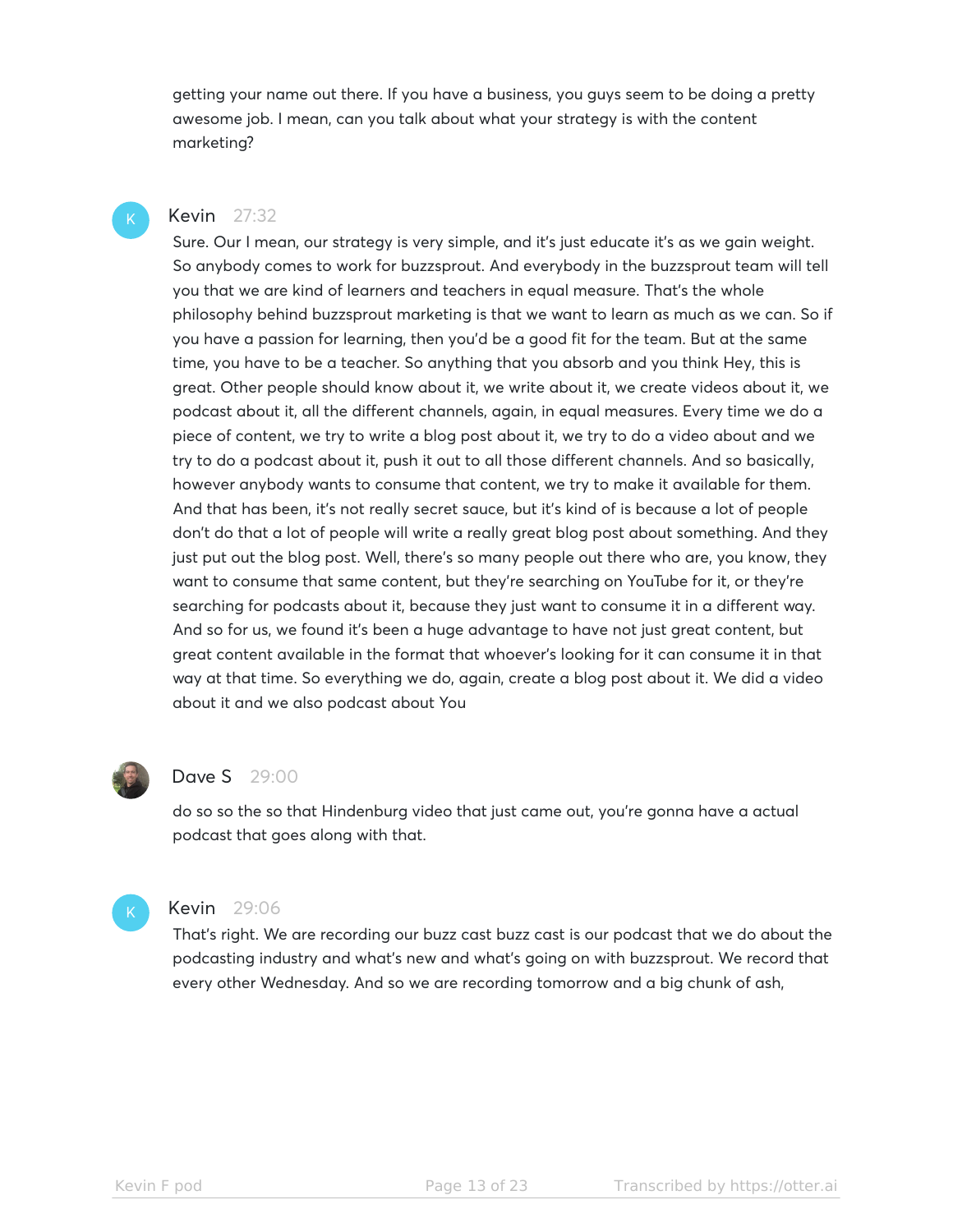

#### **Dave S** 29:18

talking about Hindenburg. Awesome. And so, and we've talked about this a little bit too, but so every other Wednesday, why not? Why not every Wednesday.



#### Kevin 29:26

I'm just because that show, again, is about podcasting. And what's happening in the podcast world. There are some great resources if you want, like the daily update on what's happening in the podcast world. But for us, our audience, like our podcasters the majority of our customer base are like just stepping into it or hobbyist podcasters. And if they're more serious than there are better shows about podcasting that go into the industry specifics in more depth. So we want to do a high level show. And we figured that the new stuff like the new content that was available for us to talk about, it's not on a weekly basis, we wouldn't have enough to talk about every week, it would just be us, you know, blabbering. So in order to share that's really packed full of good stuff. The right time for us was to do it every other week. And that also aligns with buzzsprout updates. So we're a software company, we're creating, you know, new features and changing things and buzzsprout how it works and trying to make it better. But that takes time. And every week, we wouldn't have something to talk about. But every other week, we always have something to talk about.



#### **Dave S** 30:23

Perfect, perfect. And you I'm not sure what the quote is, but it's something like, you know, you just have to know 10% more than your your listener your audience to be to teach them and write and serve them to do. Have you heard that? And do you believe that? That's that's true?

#### Kevin 30:39

Oh, you know, I haven't heard that before. But I mean, it does resonate with me. I think that's true. There's definitely if you just know a little bit more than somebody, you know, I think the best teachers so let me let me try to say it this way. Yeah, I think best teacher is somebody who's like one or two steps ahead of you not 10 steps ahead of you. The idea that if I'm a podcast. So I've been podcasting for, you know, 10 years, 11 years now that we've been creating the software, it's it's very easy for us when we're writing content, it's very easy for us to forget what it's like for somebody who's just has this idea of wanting to start a podcast, but but not having any idea of how to start that saying, Oh, can I do it on my phone? Do I actually really have to buy a professional microphone? Getting back in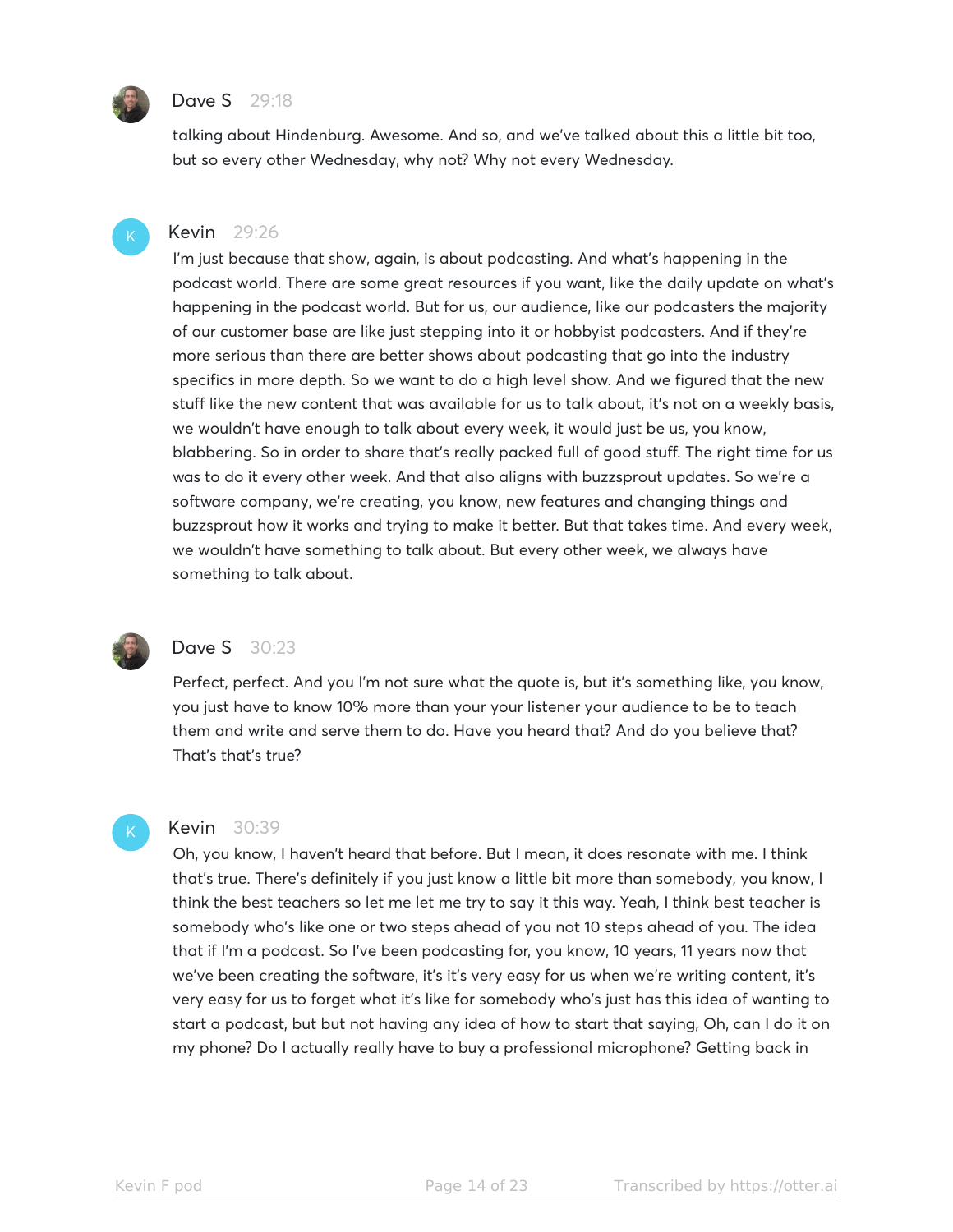that, in that mindset is more difficult than it is if I had just done that last month? And so the idea Yep. And I think it resonates with the point that you're saying. The idea is that if you're if you're looking for somebody to mentor you, maybe, I mean, there are some great coaches out there for sure. But the idea that somebody who just launched their podcast a couple months ago and is having a lot of fun with it and seeing some success, they could be a really great teacher for you because they absolutely know what it's like to be in your shoes. They remember it because they were just there two months ago. Yeah. And just like you said, if they know 10% more, not only are they then equipped to teach you But they might be the best teacher that you could find. Exactly. So, if you start podcasting and you're only a couple months into it, do you have something to offer somebody who's just thinking about a podcast? You absolutely do. And it might, it might not be this is the best microphone to buy because I don't know all the microphones yet, but it might just be Hey, I'm gonna give you a word of encouragement cuz I remember exactly what it felt to be where you were, I was just there two months ago. Let's launch that first episode. I know it's not perfect. I know you're insecure about how you sound or you had too many ohms or there was a you know, reverb in your room. Don't worry about that. Let's just get it out there. Let's take that step together. I was just there. I did it. I felt great. You can do it also.



# Dave S 32:35

Yep, that that's perfect. Now, I'm not sure if you guys are getting into the Facebook part but having that be everywhere sort of thing. But can you talk about I mean, it's our Facebook groups and private groups and any of that strategy is that part of what you guys are getting into?

#### Kevin 32:51

Yeah, social is really big. It's great way to promote your your podcast and your brand and connect with a lot of people. We have a Facebook Group for buzzsprout. And, you know, I'm not the expert on this, but I, we started with the page and we still have a Facebook page for buzzsprout. But all of our activity and all of the interactions happen in our group. And I think when we made that shift, it was on the recommendation of some of the guys on our marketing team. And they were absolutely right. So you know, we had a couple thousand people who liked our page and stuff, but there was no interaction happening. There weren't people asking questions and getting good answers and connecting with each other when as soon as we switched to a group, all that stuff started taking off. And so again, I'm not the expert, but from my perspective, a group is absolutely the way to go. I mean, go ahead and set up a page. Why not? But if you want to have community and you want to have people connecting with each other, then a group is the place to do that.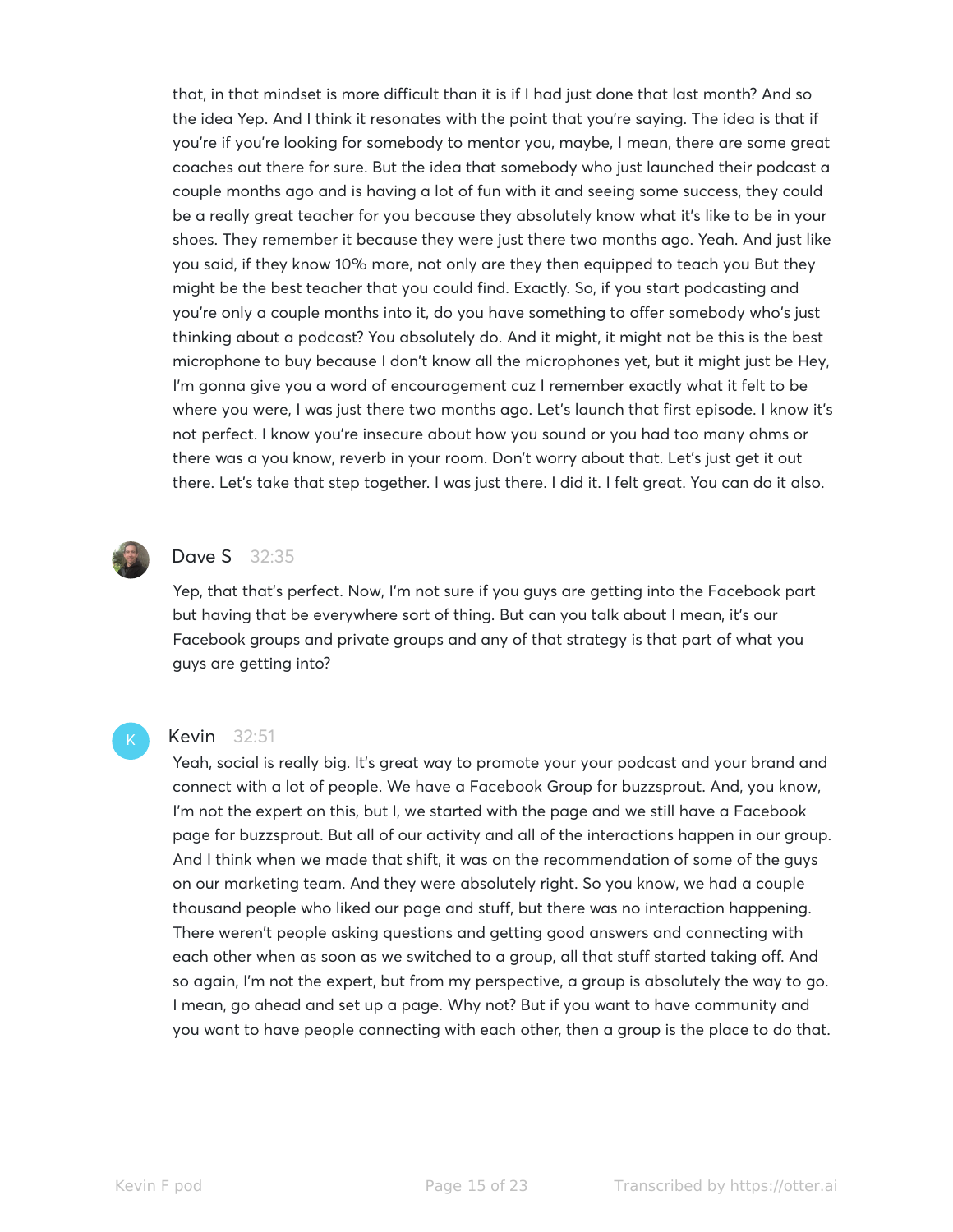

#### **Dave S** 33:44

That is and is that for you guys. I mean, if somebody wants to connect with buzzsprout I mean, obviously working you know, and doing the hosting, what would be the next thing you'd recommend if they really want to connect with what you guys have gone?



#### Kevin 33:57

Sure. I'm just buzzsprout.com sign up. For a free account, everybody starts on free. And you can upload two hours of content per month on our free plan. And then you can upgrade when you're ready. And as soon as you do that, you'll get a series of emails, we call them drip emails in the software world. This, you know, will hit you with a welcome email and then a couple days later, we'll start giving you a little bit of information at a time so that you can absorb it and use it. If at any point you lose interest in it. Just click that subscribe button you'll never hear from us again. But somewhere in that drip sequence, we'll go ahead and say hey, now's a great time to join the bus Brock community and we'll give you a link to our Facebook gr



#### **Dave S** 34:33

up. There you go. There you go. Yeah, and I think I'm on that drip series, and you guys are doing a good job. But like I said, and I think it's just kind of, you know, when that email comes in, and it's, you know, it's that thing you wanted, you know, that's pretty cool. So what do you see when you guys think of your target audience or your your listener? You know, who is that per

#### Kevin 34:52

on? Um, well, it's it's it started off as somebody who just wanted to start a podcast but didn't know anything about podcasting, so buzzsprout You know, was born out of this idea that podcasting should be simple. And it should be simple not just to start a podcast, but to start on a pathway to a very professional podcast so it can grow with you. And it's a little bit harder for us to have as narrow as a focus as we did originally, because now we've got some really great professional podcasters, who've been doing it for years like Pat Flynn host one of his show on our platforms. And you know, Joe Biden's new podcast that he just launched last week is on Oh, boy. So we have some of the biggest podcasters in the world of awesome. And our tool can certainly support you if your show ever gets to that point. But at the same time, we haven't lost, you know, our roots. We're kind of holding on to the idea that podcasting needs to be easy, it shouldn't be intimidating. And we are educators and so we're gonna, when you sign up for buzzsprout our big differentiator is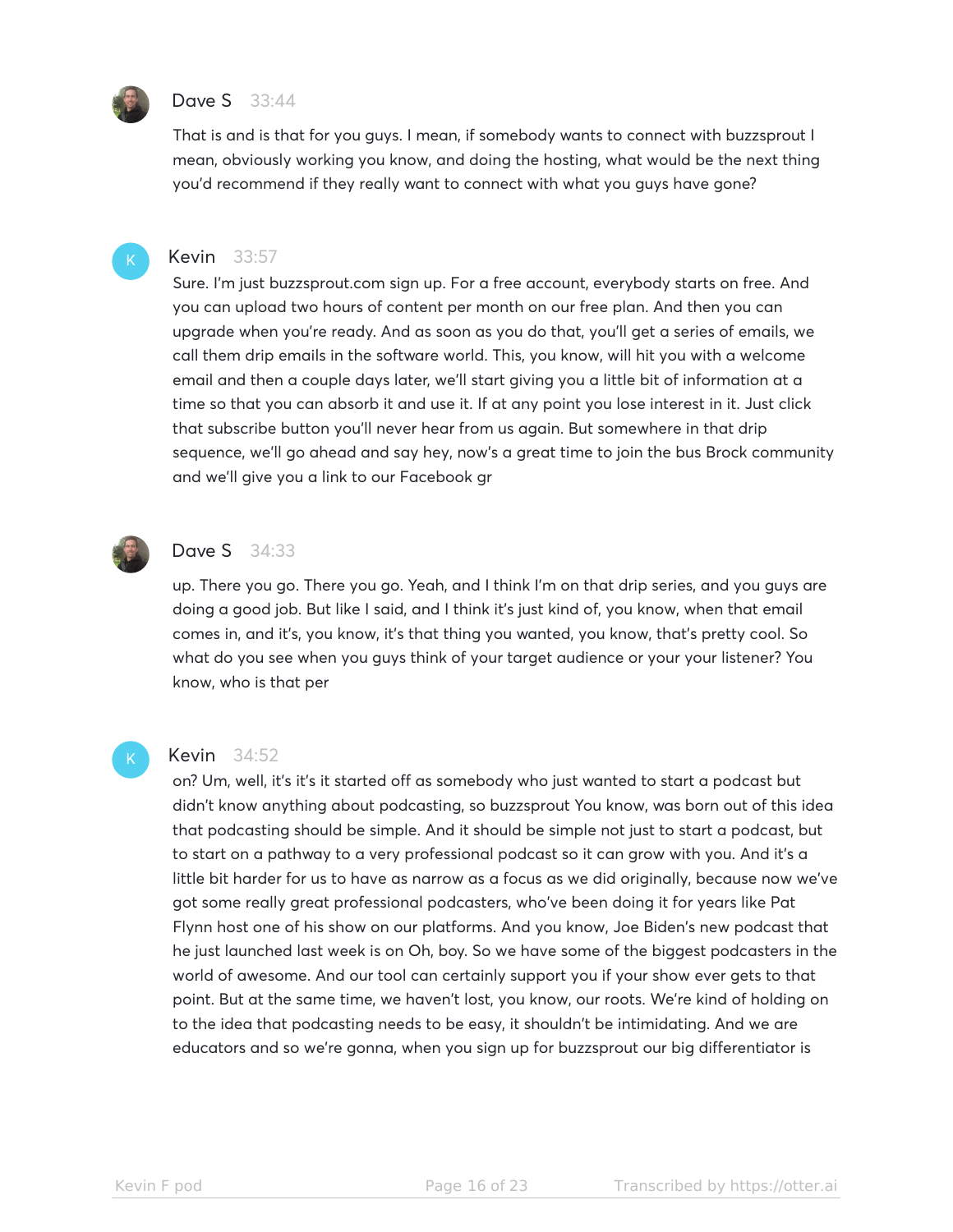you're not just signing up for a hosting platform, but you're signing up with a partner who's going to help you launch and and we're interested in what your podcasting goals are. It's a lot of the stuff that we talk about on our podcast and in our community is what are your goals? Why are you starting a podcast? And then how can we help you achieve those goals? Whether that's through educational content or tools within the software? or anything in between? We want to be able to partner with you in that



# **Dave S** 36:10

ay. Perfect. Perfect. Hey, Kevin, do you have a couple more minutes just to do a rapid fire to take us out h



# Kevin 36:15

re? Sure. I'll do my best. Perf



# **Dave S** 36:17

ct. Yeah, these are pretty, these are gonna be pretty quick. And I think that that you probably haven't covered before, but one of them I was just thinking this, you know, I think about a lot but on the podcast player, right, you can. Do you guys have a podcast player? Do you have something you recommend for a nice pla



# Kevin 36:33

er? Like for an app to be able to consume podc



# **Dave S** 36:35

st? Well, I guess that's one I was thinking more just on your website, you know, that you can you're, you know, if you're doing a blog post, you're gonna put that you know, how they could listen on your blog post. What do you guys recommend for t



#### Kevin 36:45

at? Um, well, that's we have one built into buzzsprout. And we think it's really nice. It's as simple as embedding a YouTube video or anything else, you just copy and paste the embed code. So you go into buzzsprout. Grab the player that you like, you can customize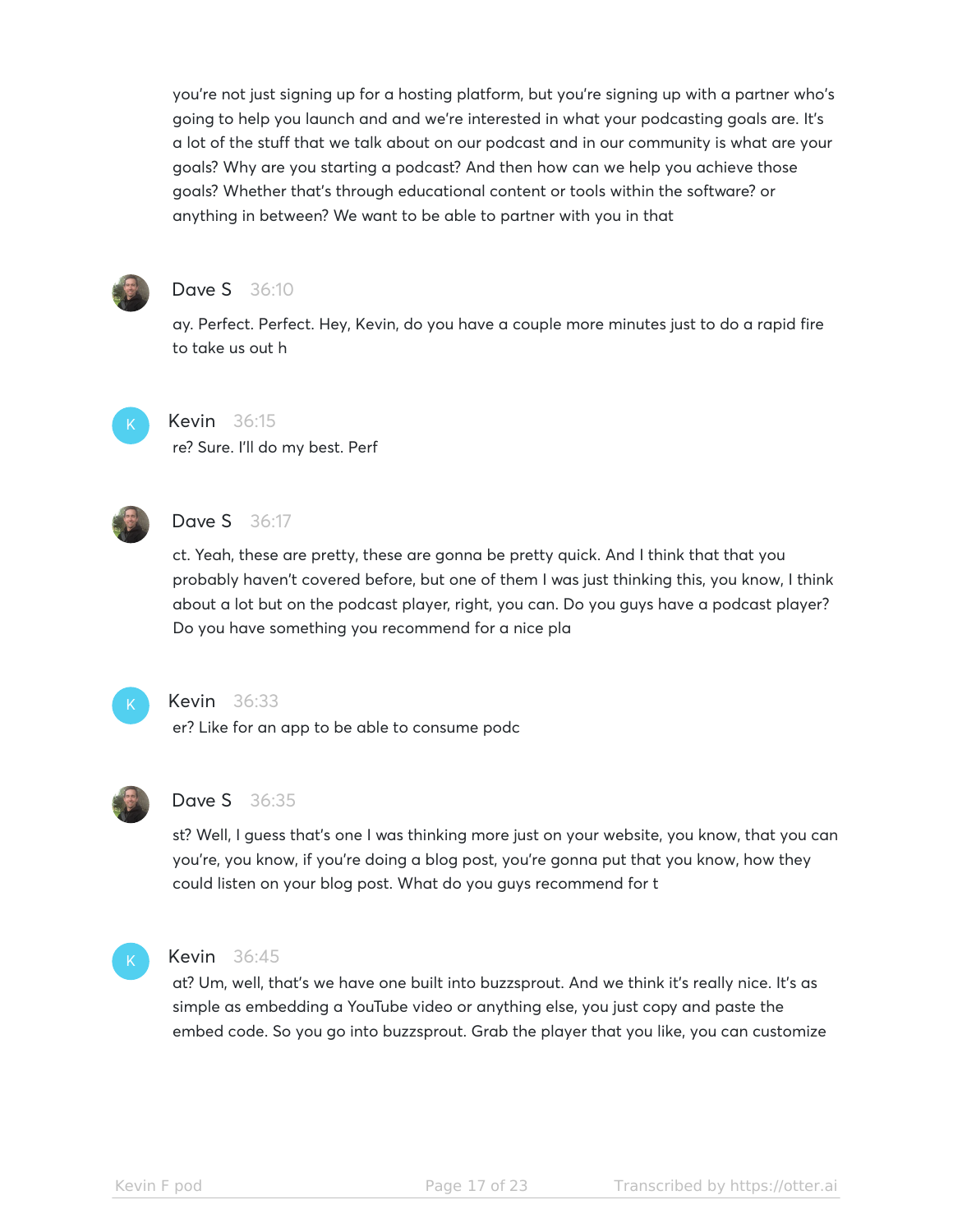it so you can change the colors of it to match your brand. Yep. need to grab the embed code and paste it into your blog post. And when that page loads up, then the player pops in there and people can click and listen right there in the browser. And a lot of people do that. For the first, you know, they want to hear the first five or 10 minutes. And they're like, Oh, I actually do like this. And I'm going to subscribe, and then there's subscribe buttons right in the player as well. And it would sync up with their mobile device. Gotcha. An



# **Dave S** 37:18

is there an app? What do you recommend for an app? if somebody wanted to get something? Or? Or do you recommend somebody because our people did? I mean, I know they're downloading apps. But are they downloading specific show apps for podcast

#### Kevin 37:30

ng? We don't, we don't see that very often. It's kind of like, think of a podcast player app, kind of like the Kindle app, or your iBooks app or something like if I want to listen to a new book, or audible or something like that, like, I don't want to go to the webpage for that book and get the app. Just listen, that book, I just want to load it up in my audible app, or I want to load it up Kindle app. And that's exactly how podcasts are as well. So most people have, everyone has a podcast app on their phone. When you have Apple or Android. You're going to either have Google podcasts on your phone or out Apple podcasts by default. And then if you get into podcasting you a little bit more and you're listening to shows consistently, you might look for a third party app that offers more features or more fits your style. So for me, I love overcast, overcast is a third party app to us. I love that app. And I listen to everything in there. So one that I just downloaded a couple weeks ago. And I'm hot to trot on is good pods. Have you heard about good pod? No, no, yeah, no. So good pods is kind of like good reads, but for podcasts. And so it's you connect with your friends on there. And then you can see what they're listening to. Oh, cool. See what you're listening to. So it's a great way to like give recommendations. Every time you listen to an episode, you can rate it and you can give a little bit of feedback and it goes into your feed, then all your friends who are following you on good pods can see your feedback and thoughts on t



#### Dave S 38:43

at. Gotcha. So it's got to be your friends. It couldn't be if I want to look up you or Pat Flynn or something like that. I couldn't see what you guys were listening to. I think you can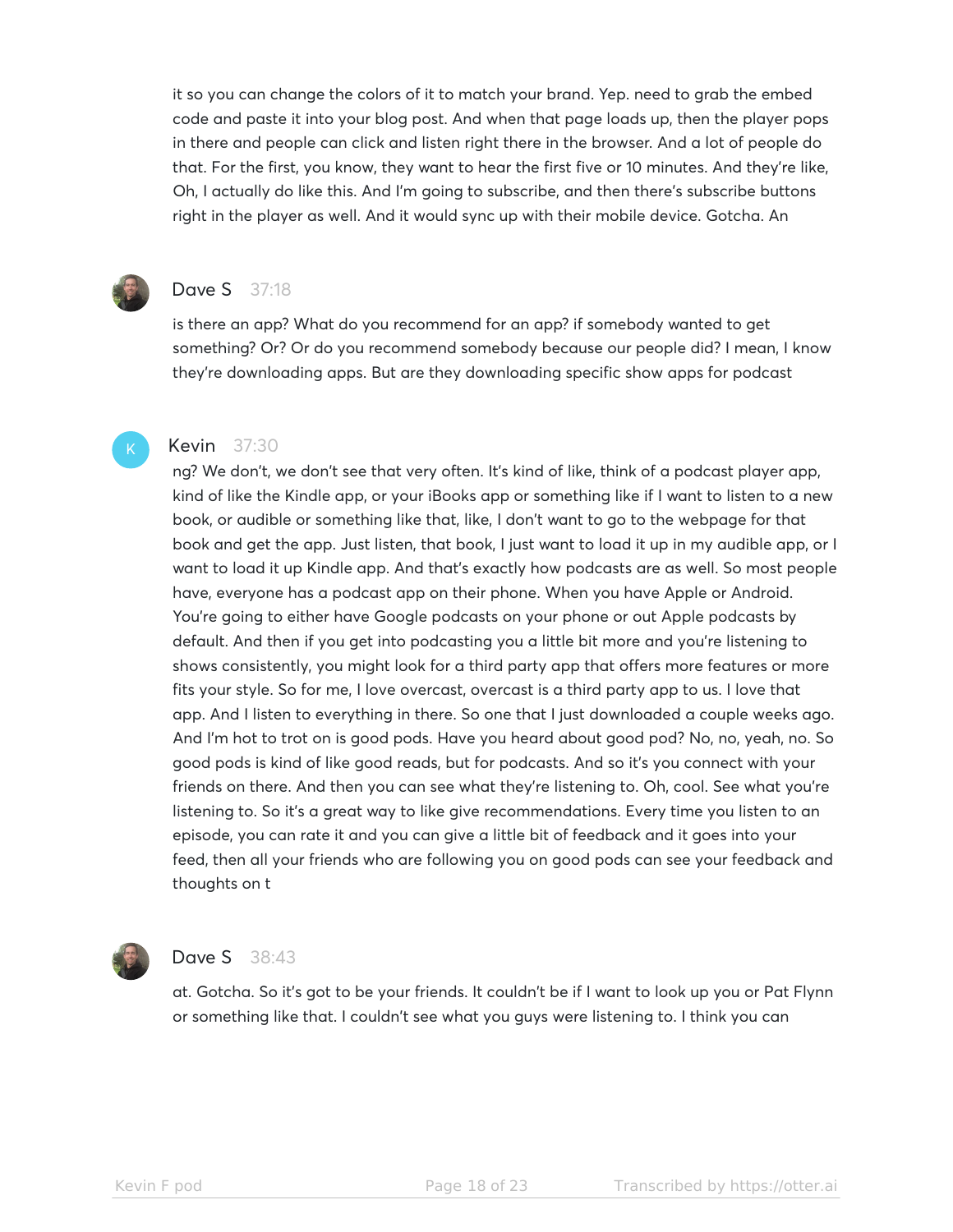

#### Kevin 38:51

Oh, yeah. It's depends that people make their profiles public. Sure, sure. Just like most social apps, so it's it's a brand new app, but it's the team behind it. Really good people. And and we love it and the way that I use good pods because I still prefer overcast to listen to but you can click on an episode and good pods and say I want to listen to it and overcast, it'll throw your overcast, you can listen to it. And then when you're done, you come back to good pods and leave your rating and reviews. So you don't actually have to use it as your main listening app if you don't want to



# Dave S 39:17

So totally Well, there's a ton we're not going to get to here today, but I did wanna check. What about you know, we talked about outdoors in fishing and things. What do you have an outdoor activity that you

# Kevin 39:27

do, man, I like fishing there you go nearly as much as I did when I was younger, but I do like fishing. I grew up on the west coast of Florida like in the Tampa Bay area. Yeah. And now I live over on the Atlantic side in Jacksonville. But as often as I can I get I love to go back. I know the water over there. And I'm sure you know as a guru that knowing the water is like 90% of the battle. It just makes it so much more enjoyable. So I don't know probably every six to eight weeks, I get back over to the west coast and drop the boat in and go fishing for a day. That's all I love it. I've got two boys You're totally into it. My daughter's actually into it a little bit now too. But yeah, that's cool. Yeah, get on the water on th



# **Dave S** 40:07

re. Yeah, I just had actually recently Bruce chart on the wet fly swing podcast and he's a Florida guy down there in the keys and he described catching giant tarping on a fly rod. Yeah, it blew me away on that one, but Okay, and what about before we let you get out of here to the IDI music if you had to pick one thing to listen to right now, what would be your band or type of music you'd be going w



#### **Kevin** 40:27

th? Um, well, I'm into like, classic, classic rock. Y ah. You know what that means? Now at all. That means like 80s and 90s rock. Oh, is that classic rock, Dell? Oh, it is funny. My son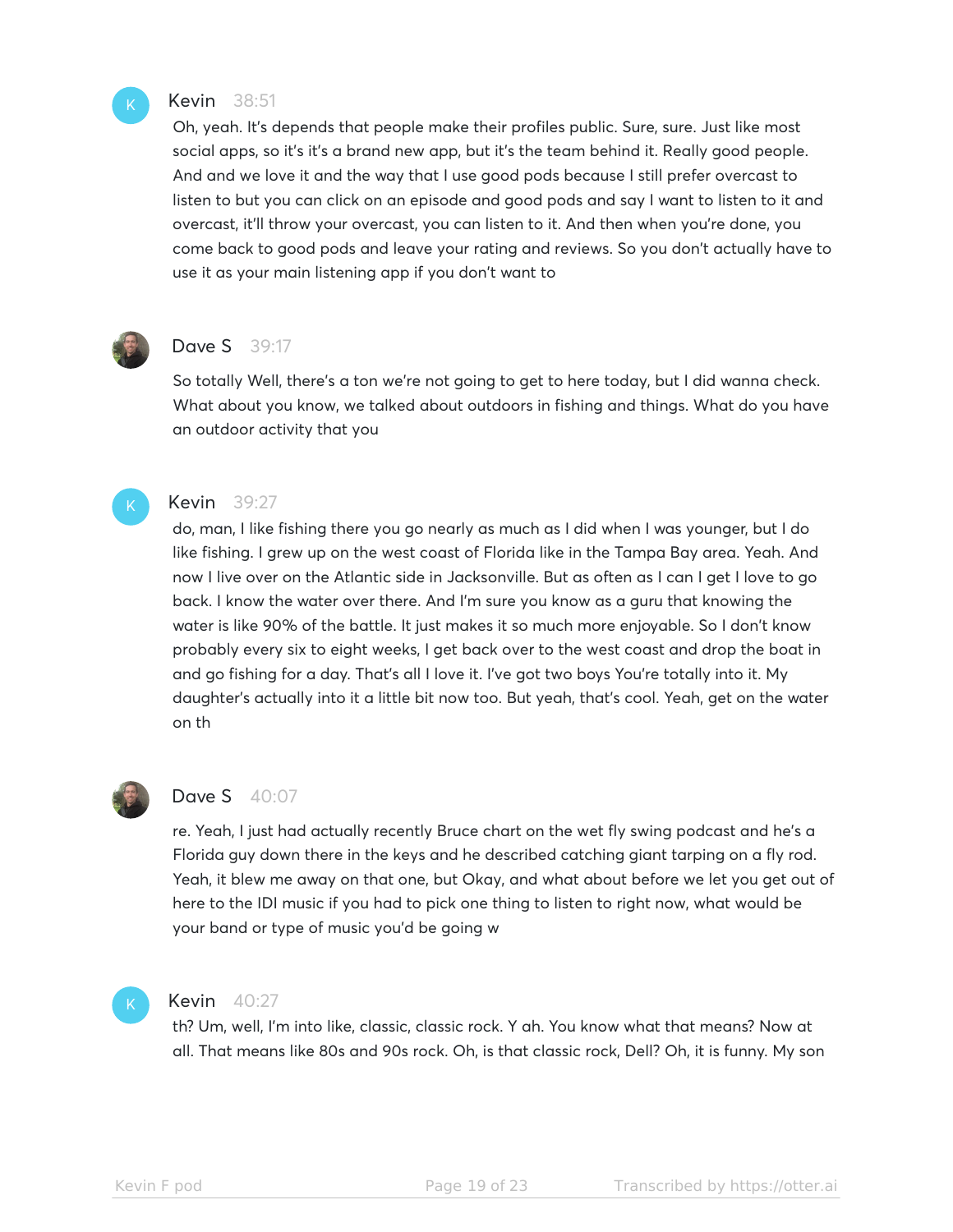is 12 years old and he's a musician. So he's a drummer and a guitar player and all this stuff and he listens to classic rock, but he's listening to Metallica and Guns and Roses. Oh, wow. That's crazy. I don't know how that's classic now, but that that's what we're blasting around our ho se. You know pick along on my guitar next to him as he's drumm



# Dave S 41:00

ng. Cool, go, Hey, can I call this via the quick little triple threat? This is the top tip top tool top takeaway from today. And I know you've got done a ton of all that. But do you have one tip you would say for somebody who's just, you know, kind of getting into and they want to get that first podcast out th

#### **Kevin** 41:14

re? Sure, I would say, Well, I don't want this to sound too self serving. But I mean, sign up for buzzsprout comm we'd really do a lot of educational material. And we'll send you a bunch of great information and we'll help you get started in that podcasting journey. Non buzzsprout specific, whatever method that you choose is right for you and to launch your show. just launched launch ugly, launched something, it doesn't have to be perfect. Get your voice out there. Hopefully you enjoy it. And if you do, then there's plenty of opportunity to improve but it doesn't have to be perfect to get star



# **Dave S** 41:42

ed. Perfect. And is there a tool I know you've talked about a bunch here today if any other tools we haven't talked ab

#### **Kevin** 41:48

ut, um, tools you mentioned the road caster pro last year that is in like, it's just a game changer in terms of being able to record really easily so you get All these professional tools, but they're super easy to use. I have one sitting on my desk right now there are a lot of fun makes me want to podcast more. If you there, they're not cheap, they're about \$600. But if you can find the money to do it and you want to take your podcasting game to the next level, that is a really fun piece of equipment will make you super excited to create that next episode and keep coming bac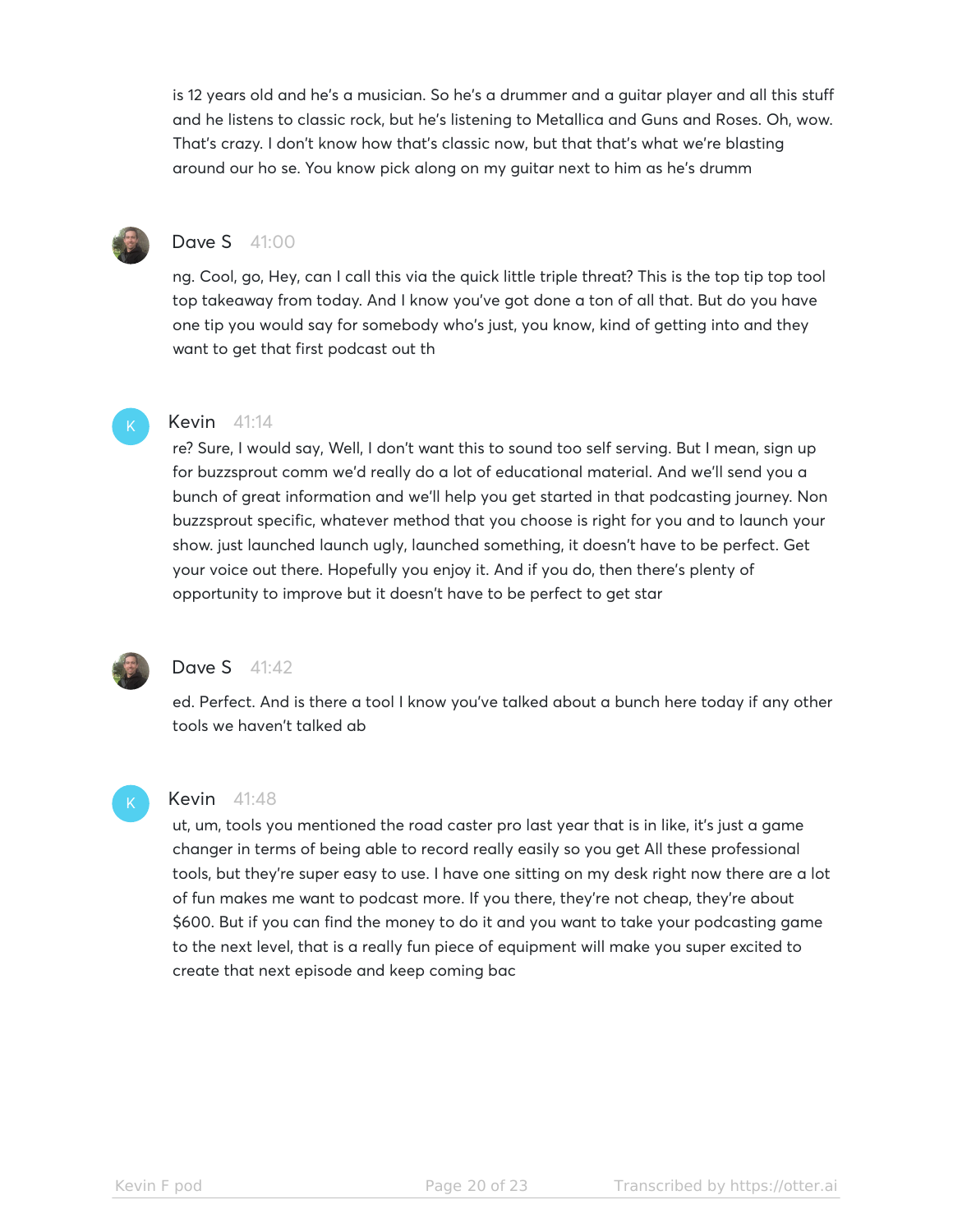

#### **Dave S** 42:18

to exactly cool. And then and then I don't know, is there any other you know, for today? Just everything we've talked about and covered as far as a takeaway, what would you leave something if they're leaving right now, before they head out and turn off this podcast? What would be your takea

#### Kevin 42:32

ay? One area I'd go a little bit deeper is about the relational connection that you can have in podcasting. So something that doesn't happen in the written word, like in blogging too much is the personal connection that you have with the person who's consuming your content. And so in the podcasting world, we call them listeners. And I don't know if it's the same for you, but for me, I have five or six podcasts that I'm just I absolutely have to listen to every week and I feel like I know those hosts. I know, when you're doing a podcast and you're just talking you're not always just talking about the business at hand. You're also Sharing a lot of things from your personal life. And so this relational aspect comes into podcasting that you don't get in blogging. Some of that comes a little bit in video, but video has to be so engaging and like there's motion graphics moving around the screen, and they're just trying to hold your attention. But even that doesn't feel as personal as just putting on headphones or driving in your car and listening for in long form content. So you're listening for 30 or 45 minutes. That is a huge benefit that you get in podcasting, you don't get in these other mediums. And it's a massive opportunity to share a message and connect and with your audience. And so whether you have a message that you just feel like the world needs to hear and you want to share that as a passion project, or you have a business need behind it, and you're saying this can really help my business. I want to become an expert in this area in this community. podcasting is is unlike any other medium and its ability to connect with people. relation



#### Dave S 43:49

lly amazing, perfect, perfect. Kevin right in the next few months. Anything new, you want to let us know coming up for buzzsprout or anything with



#### Kevin 43:56

ou. Yeah, so I hinted earlier that we're changing how we do transcripts. So that's going to be a big thing. It's going to drop in the next couple of weeks. And we're working on a way to automatically like sweeten people's audio. So if you have some imperfections in your audio or if you have two people on your podcast and one is louder and one person is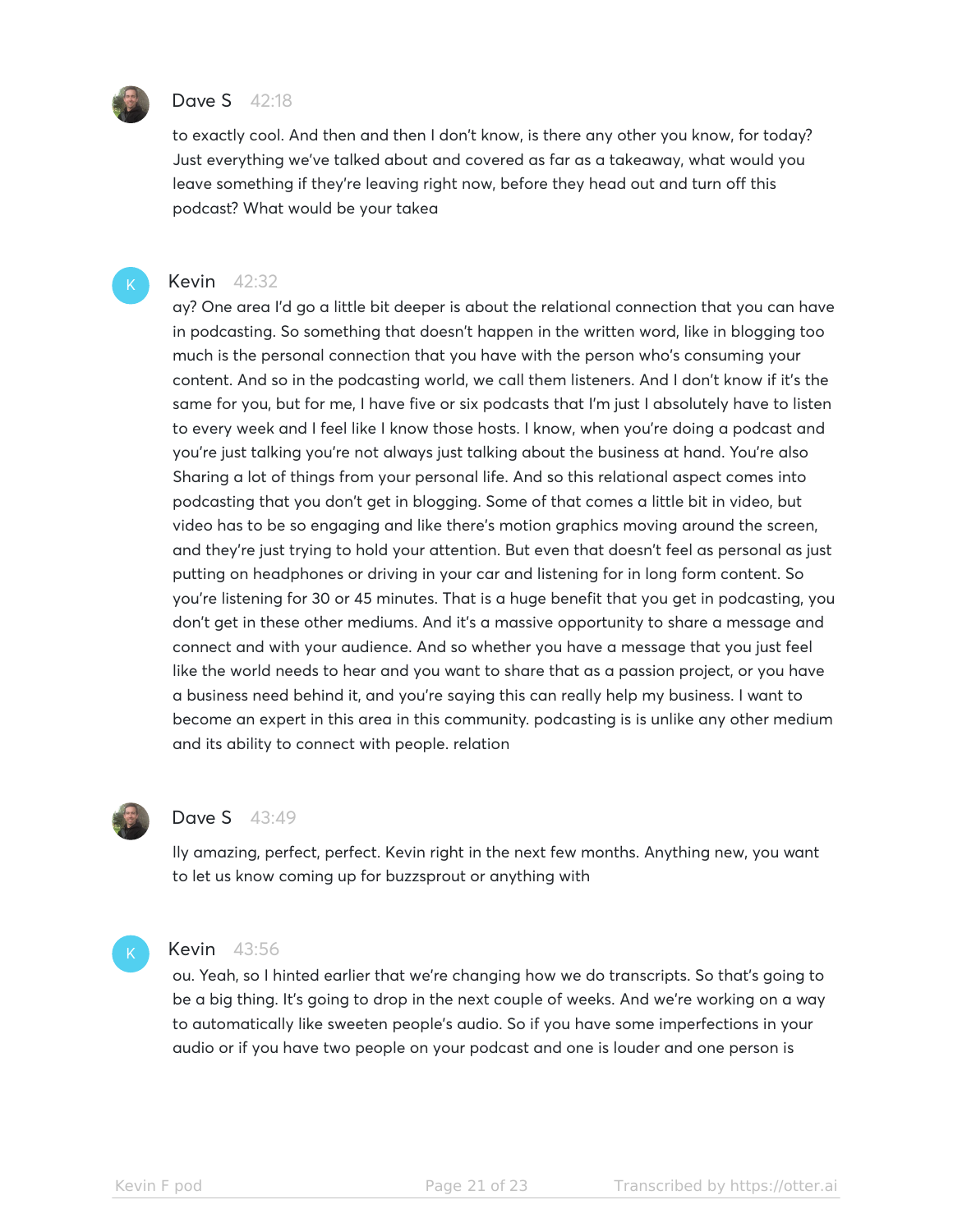softer, automatically fix all those little imperfections in your audio for you right within buzzsp



# Dave S 44:19

out Wow. Wow, that's a again, it doesn't matter. This is like a love fest sort of thing. But again, you're throwing out these things that you know, you're obviously listening to your you know, the people that are you know, losing your stuff because that's a huge problem. You know, you hear it on podcasts where these people you know, the levels off and yeah, you know, sometimes it's okay, but a lot of times you know, you listen, you're like God, I can't even listen to that episode. So that's a game changer for s

#### Kevin 44:43

re. Yeah, anything again, but starts about making this easy as possible. And you don't have to be an expert to get started. So anything that we can do to help our podcasters like knock down those barriers of, well, I want to be a podcaster but I don't want to learn everything there is about you know, audio editing or making my sweetening my audio before I publish. Whoa, we can do some of that for you. Like, let's knock down that barrier and make it easier and easier and easier. That's what we want to do help us and they don't have to be audio engineers in order to have good sounding au



# **Dave S** 45:12

io. Sweet, sweet. All right, Kevin at let's see, support@buzzsprout.com.com is the best place to get in touch with



#### 45:19

ou. Yeah, we've got an amazing support team. But if you want to talk to me directly, you can just send them a message and say, Hey, I heard Kevin on a podcast and he was talking about this. I'd like to know more. They will tag me on that email and I'll get right bac



#### **Dave S** 45:30

in touch with you. Perfect. All right, Kevin. Hey, I appreciate you coming on and sharing all your tips and tools and everything. I mean, this has been a killer is going to be a great